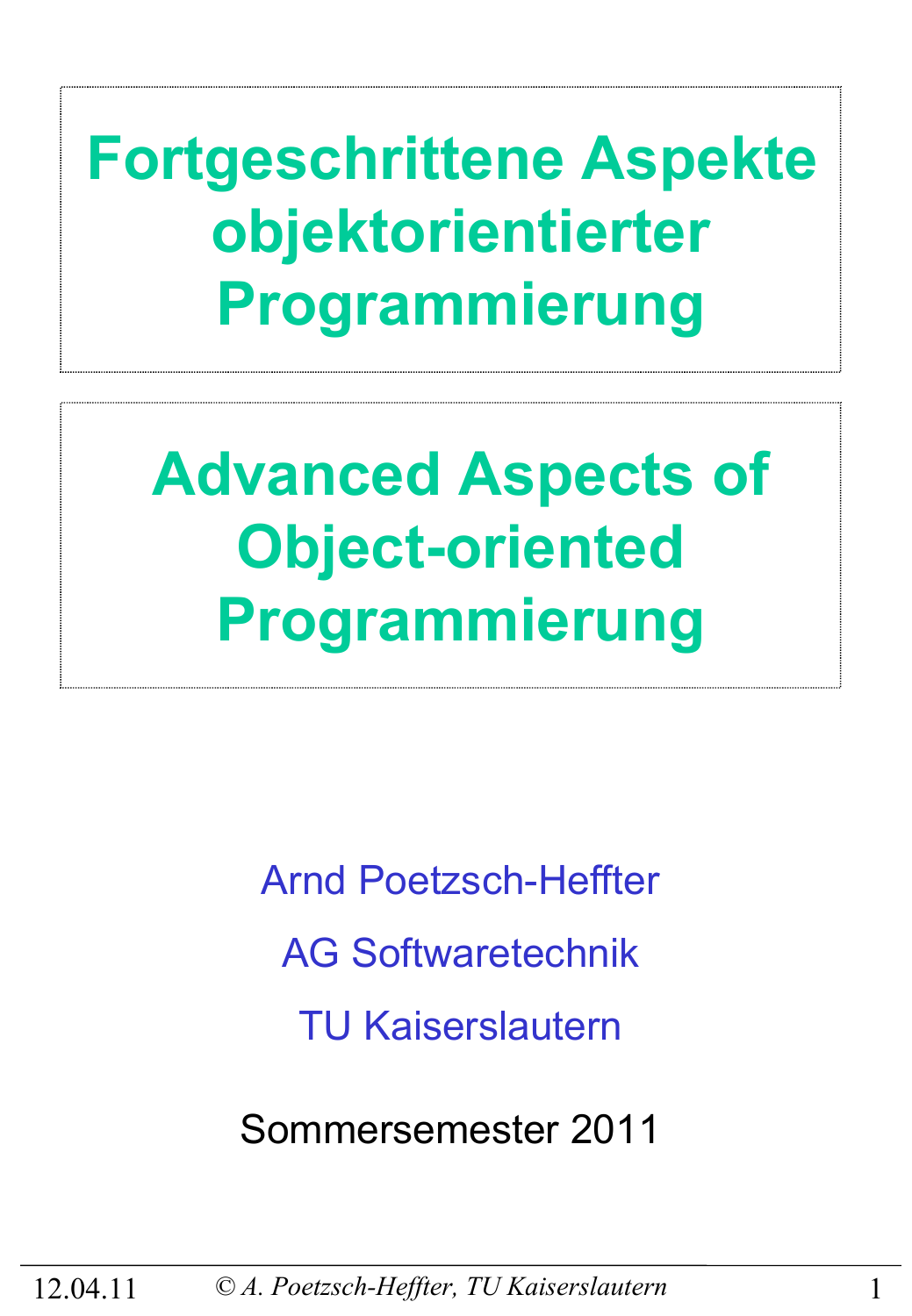# 0. Preliminaries

### Cooperation:

The course material is based on a collaboration with Prof. Peter Müller (ETH Zürich/Microsoft Research). Several of the slides are of his lecture "Konzepte objektorientierter Programmierung."

### **Organisational Information:**

The course module consists of 2 hours lecture and 1 hour practical work/assignments ("Übungen").

The module exam is an oral exam about the content of the lecture and the assignments.

There are web pages containing the course material and information about the course:

softech.informatik.uni-kl.de/

under item "Lehre"

### Literature:

Will be given along with the course, some literature is already given on the web pages.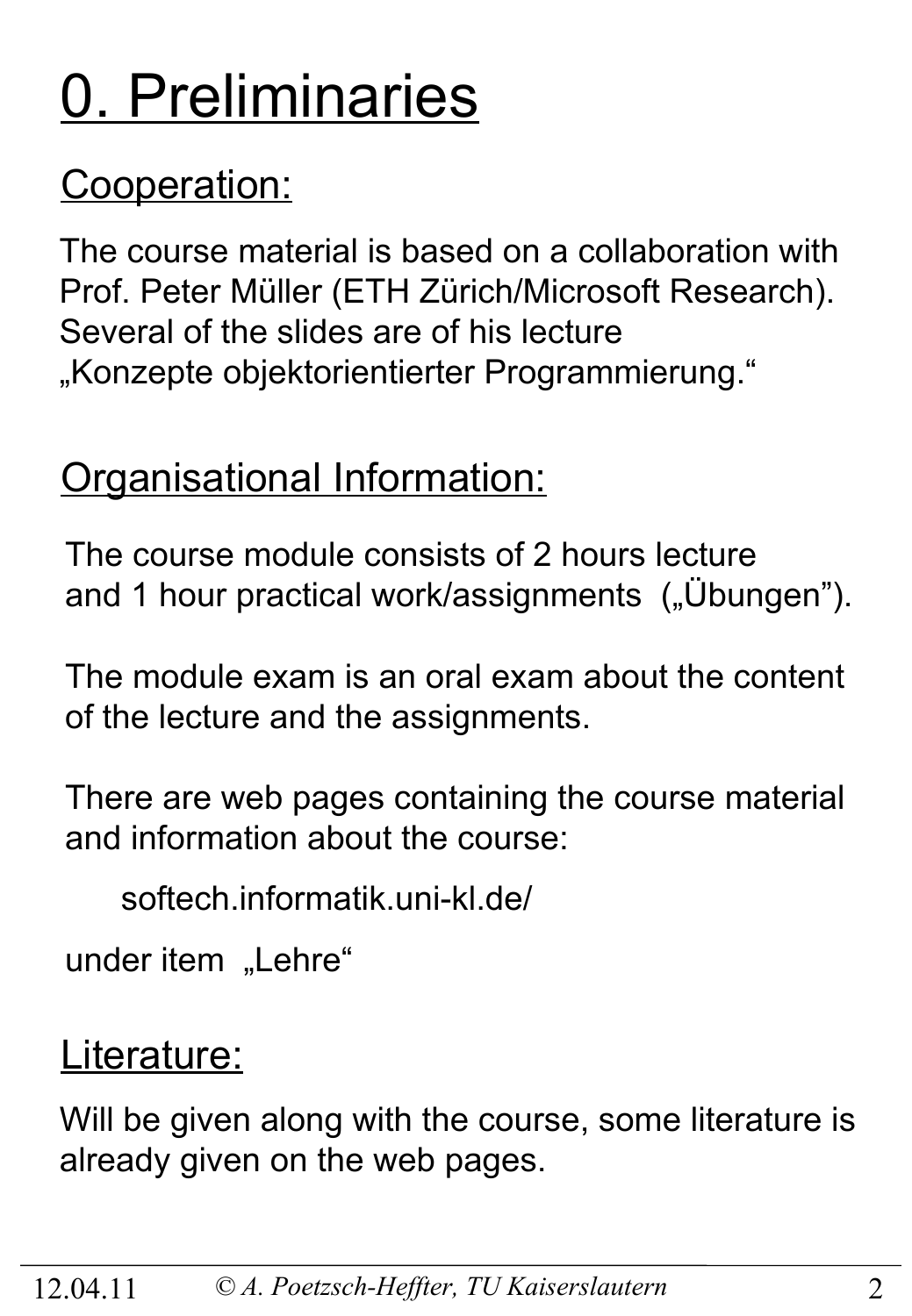### Overview and Structure of Course:

- 1. Introduction
- 2. Objects, Classes, Inheritance
- 3. Subtyping and Parametric Types
- 4. Object Structures, Aliasing and Encapsulation
- 5. Specification and Checking
- 6. Concurrency and Distribution
- 7. Program Frameworks
- 8. Component Software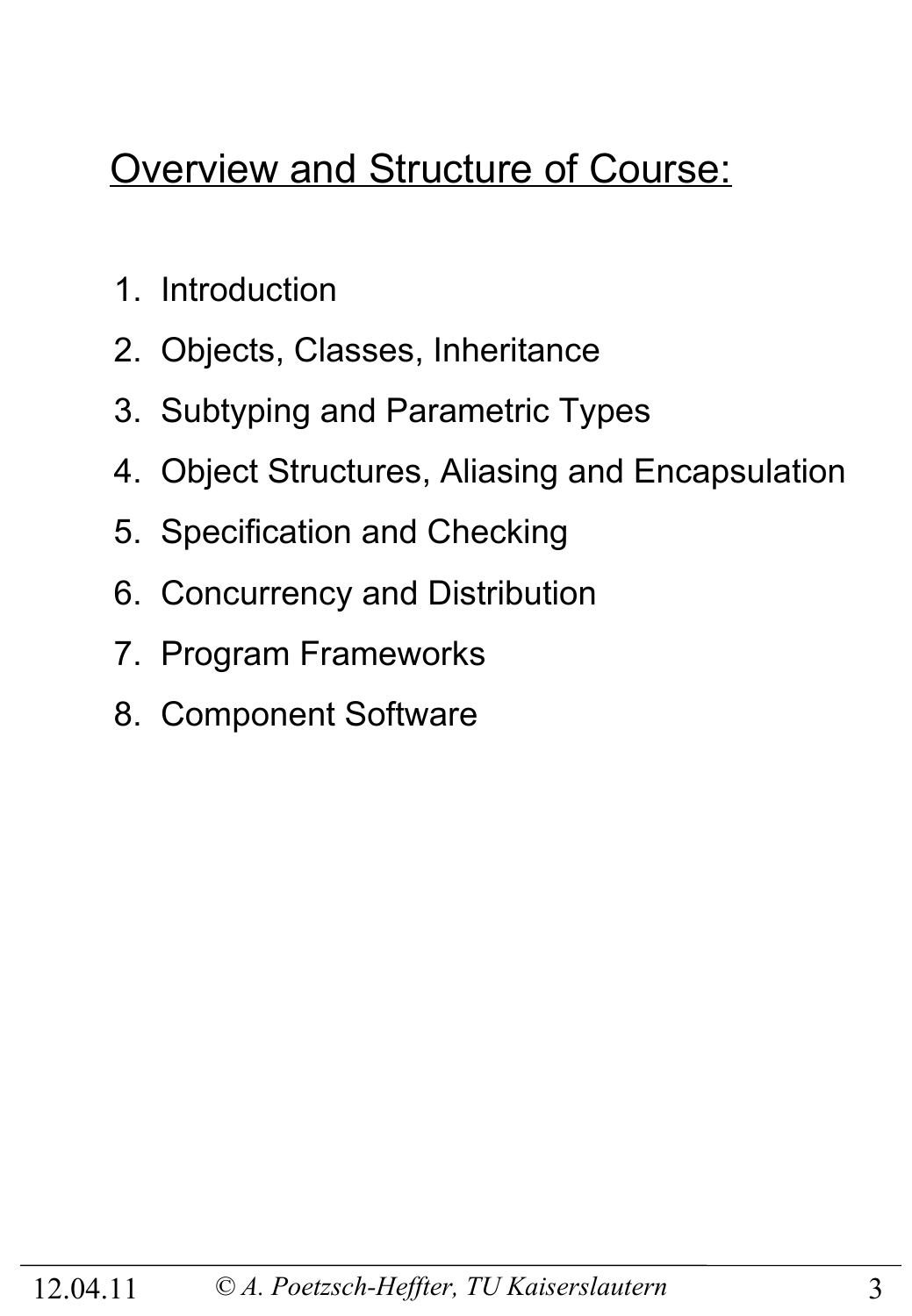# 1. Introduction

#### Overview:

- The object-oriented paradigm
- Software engineering and programming challenges
- Programming object systems
- Properties of programs

### **1.1 The Object-Oriented Paradigm**

### Explanation: (Paradigm/Paradigma)

A framework consisting of concepts, methods, techniques, theories, and standards. 

- Imperative / procedural we ask "how"
- Declarative (functional, logic) we ask "what"
- Object-oriented we ask "who"

- 
-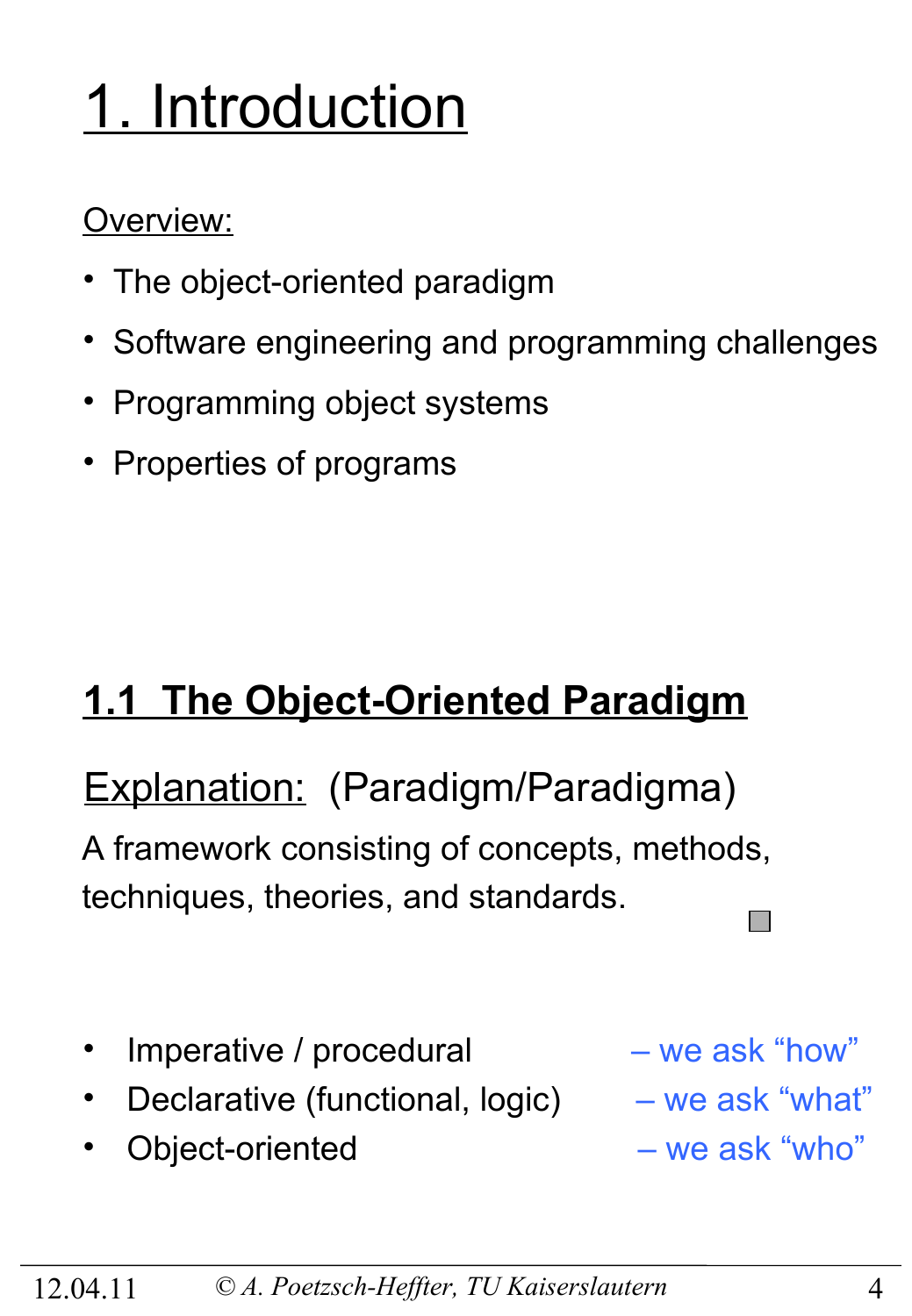"The basic philosophy underlying object-oriented programming is to make the programs as far as possible reflect that part of the reality they are going to treat.

It is then often easier to understand and to get an overview of what is described in programs. The reason is that human beings from the outset are used to and trained in the perception of what is going on in the real world.

The closer it is possible to use this way of thinking in programming, the easier it is to write and understand programs."

[from: Object-oriented Programming in the BETA Programming Language ]

"Born in the ice-blue waters of the festooned Norwegian coast; amplified along the much grayer range of the Californian Pacific; viewed by some as a typhoon, by some as a tsunami, and by some as a storm in a teacup – a tidal wave is reaching the shores of the computing world.''

[from: Object-oriented Software Construction]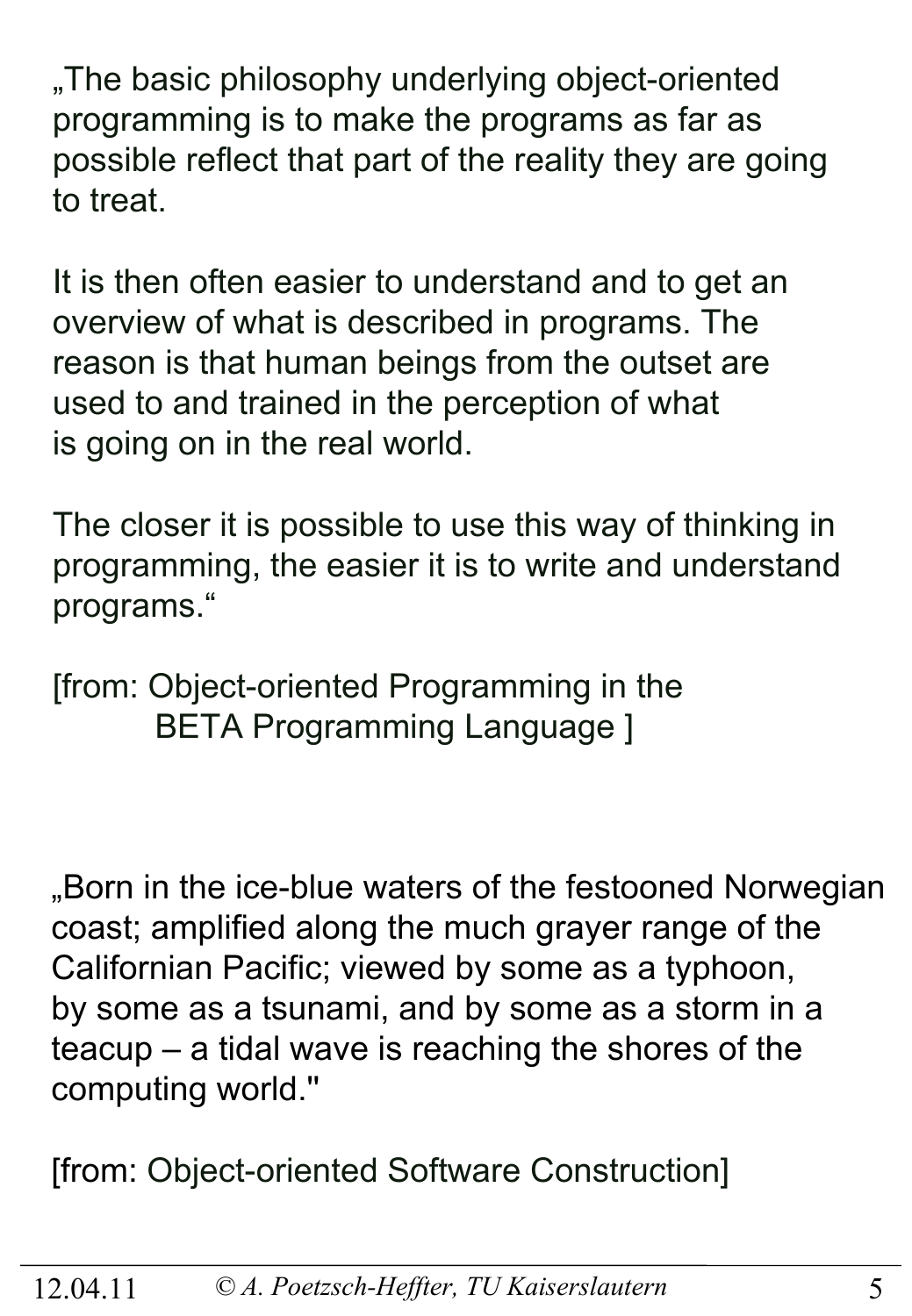## History of programming:

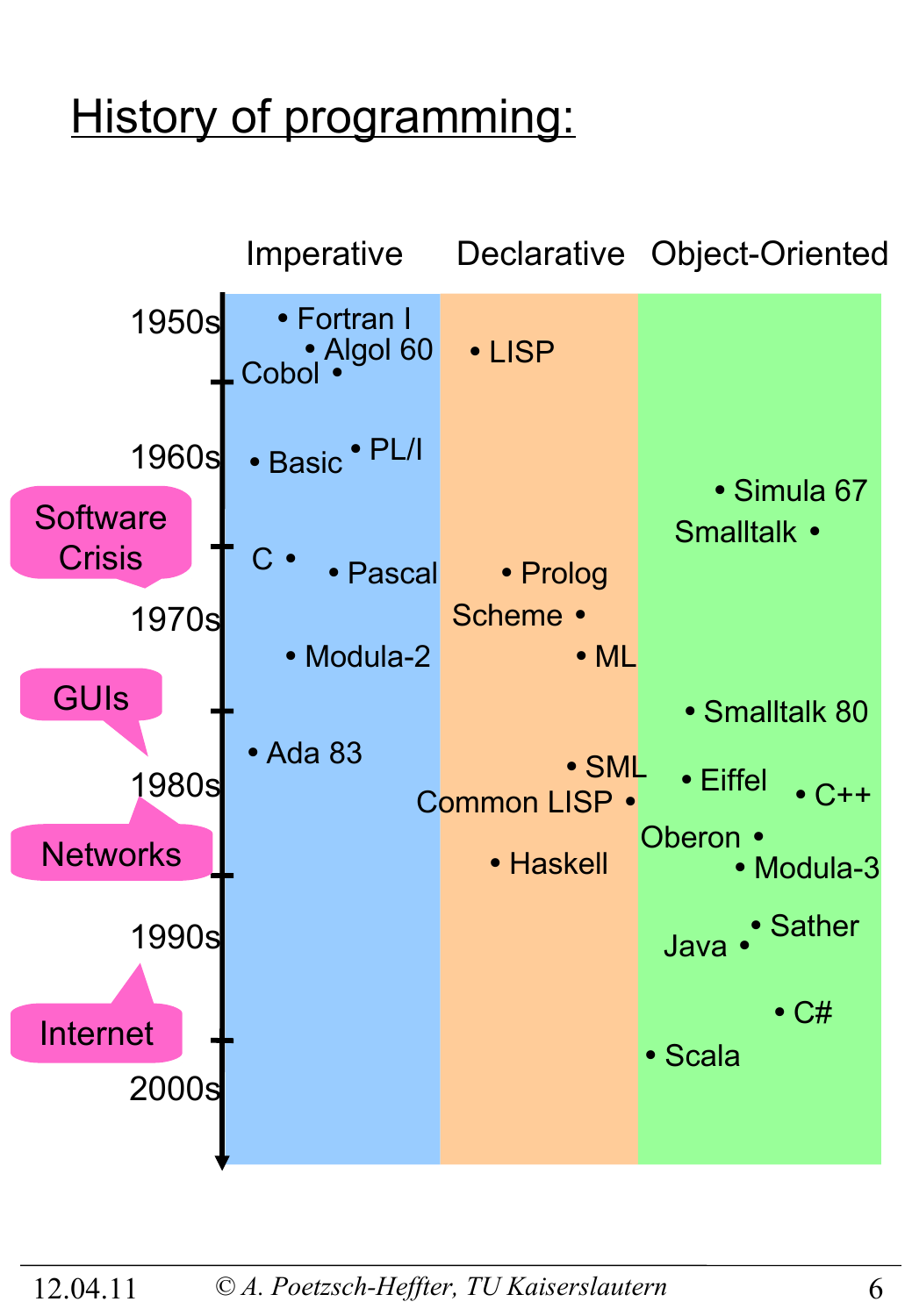## **1.2 Software Engineering and Programming Challenges**

Objectives of subsection:

- Motivation for object-oriented programming
- System construction vs. language concepts
- Distinction between core concepts, language concepts, and language constructs

### Main challenges:

- Reuse:
	- clear, well documented interfaces
	- adaptability, extensibility
	- support for parameterized components
- Human computer interface, GUIs:
	- units with complex dynamic behavior
	- support of frameworks for core functionality
	- make the programs reflect part of the reality
- Distributed computing:
	- concurrency
	- communication
	- distributed state
	- mobile code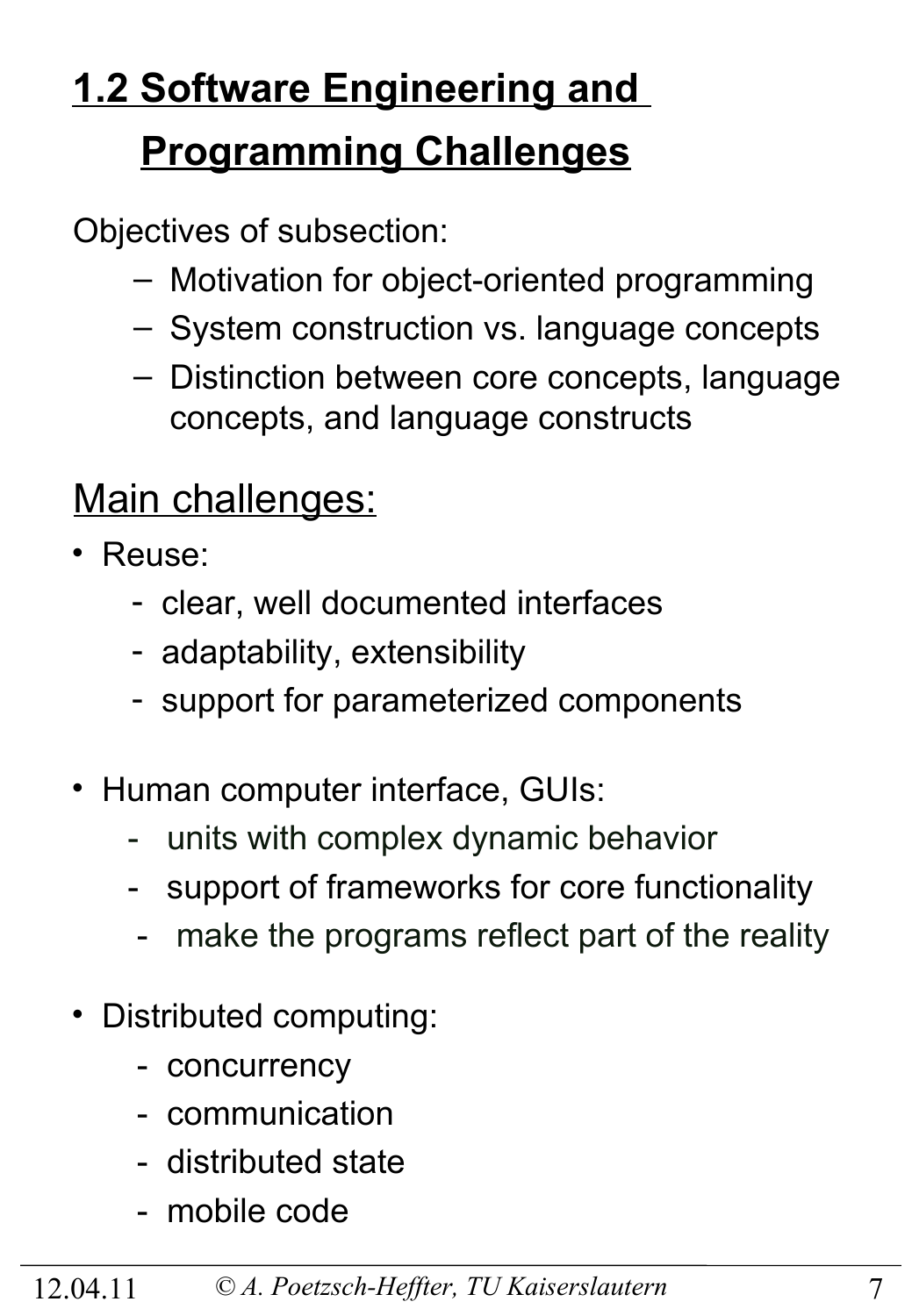### **Reuse**

We consider:

- extensibility & adaptability in a simple example: imperative vs. object-oriented
- abstract algorithms

### Example: (adaptibility/extensibility)

**Scenario: University Administration System** 

- Models students and professors
- Stores one record for each student and each professor in a repository/array
- Procedure printAll prints all records in the repository

Simple implementation in C:

#### **typedef struct** {

**char** \* name;

**char** \* room;

**char** \* institute;

} Professor;

**void** printProf(Professor\* p) { … }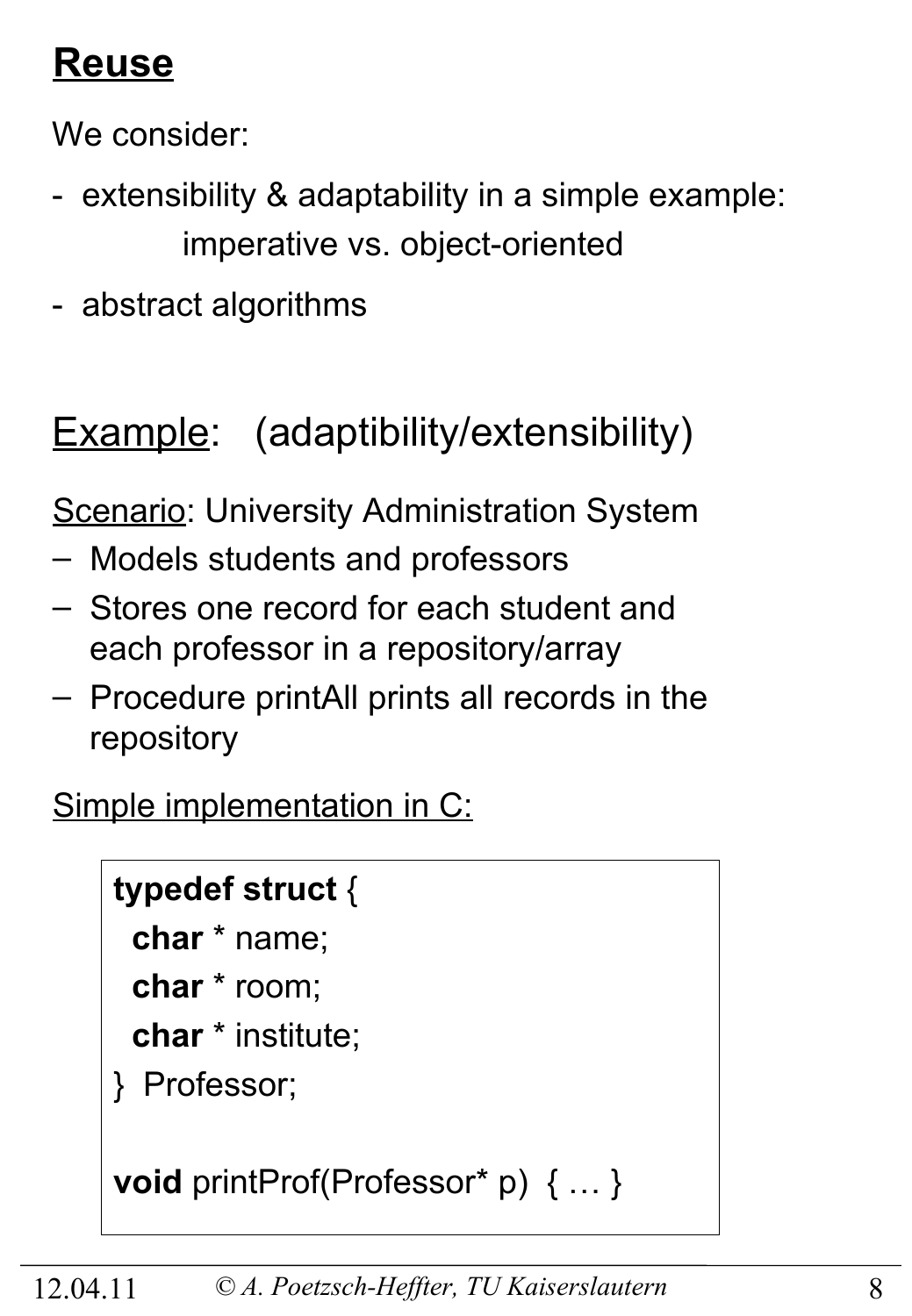#### **typedef struct** {

**char** \*name;

**int** reg\_num;

} Student;

**void** printStud( Student\* s ) { … }

```
typedef struct {
```

```
 enum { STU,PROF } kind; 
 union {
```
Student\* s; Professor\* p;

```
 } u;
```

```
} Person;
```
**typedef** Person\*\* PersonArray;

```
void printAll( PersonArray ar ) {
   int i;
  for ( i=0; ar[ i ] != NULL; i++ ) {
       switch ( ar[ i ] -> kind ) {
       case STU: 
          printStud( ar[ i ] -> u.s ); break;
       case PROF: 
          printProf( ar[ i ] -> u.p ); break;
       }
} }
```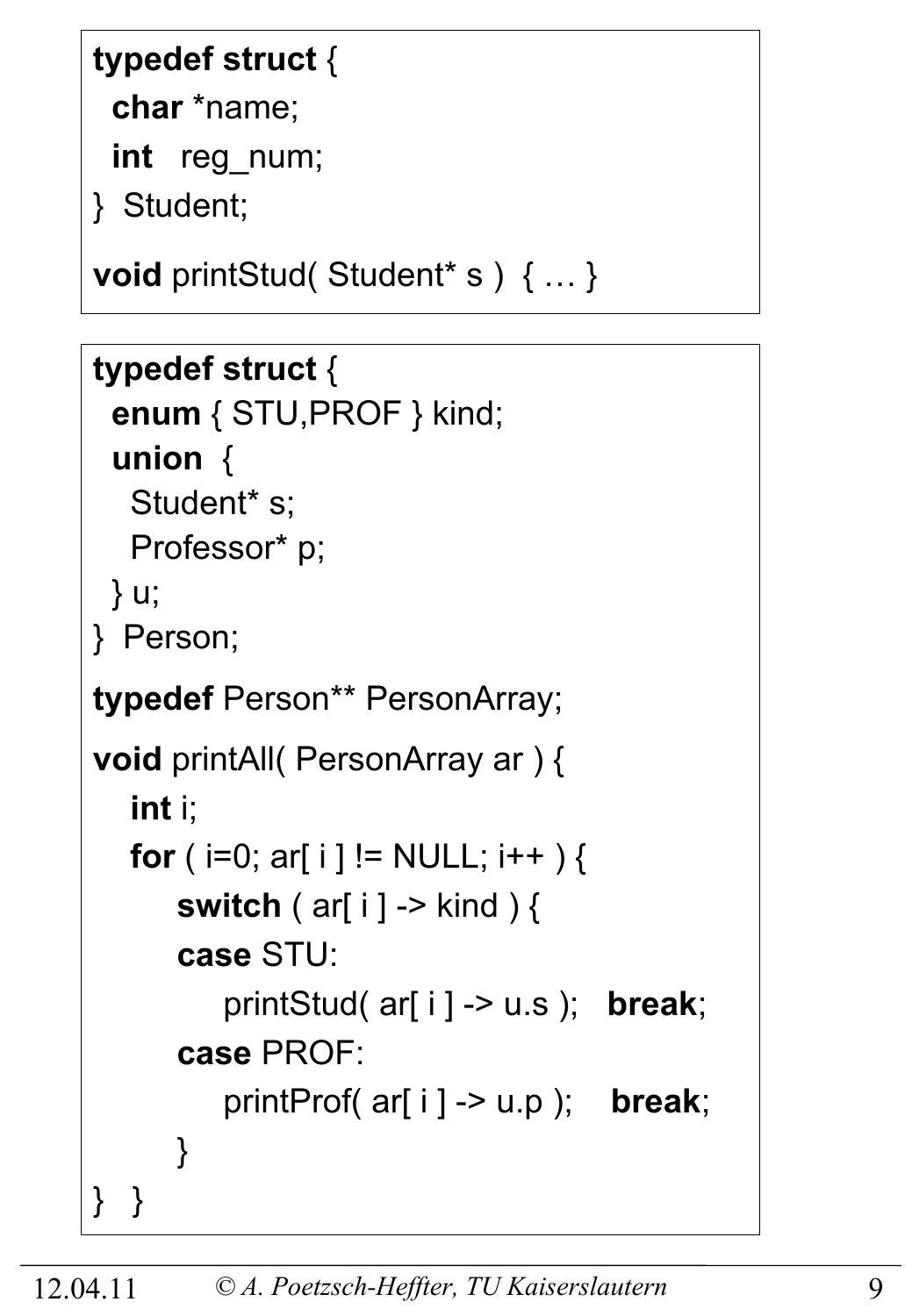### **Extending and adapting the program:**

- Old scenario: as above
- **Extension: Add assistants to system** 
	- Add record and print function for assistants
	- Reuse old code for repository and printing

#### Step 1: Add record and print function for assistant

### **typedef struct** {

 $\ldots$  /\* as above  $\prime$ /

} Professor;

**void** printProf(Professor\* p) { … }

#### **typedef struct** {

```
\ldots /* as above \frac{*}{ }
```
} Student;

**void** printStud( Student\* s ) { … }

```
typedef struct {
  char *name;
  char PhD_student; /* 'y', 'n' */
} Assistant;
```

```
void printAssi( Assistant * as ) { … }
```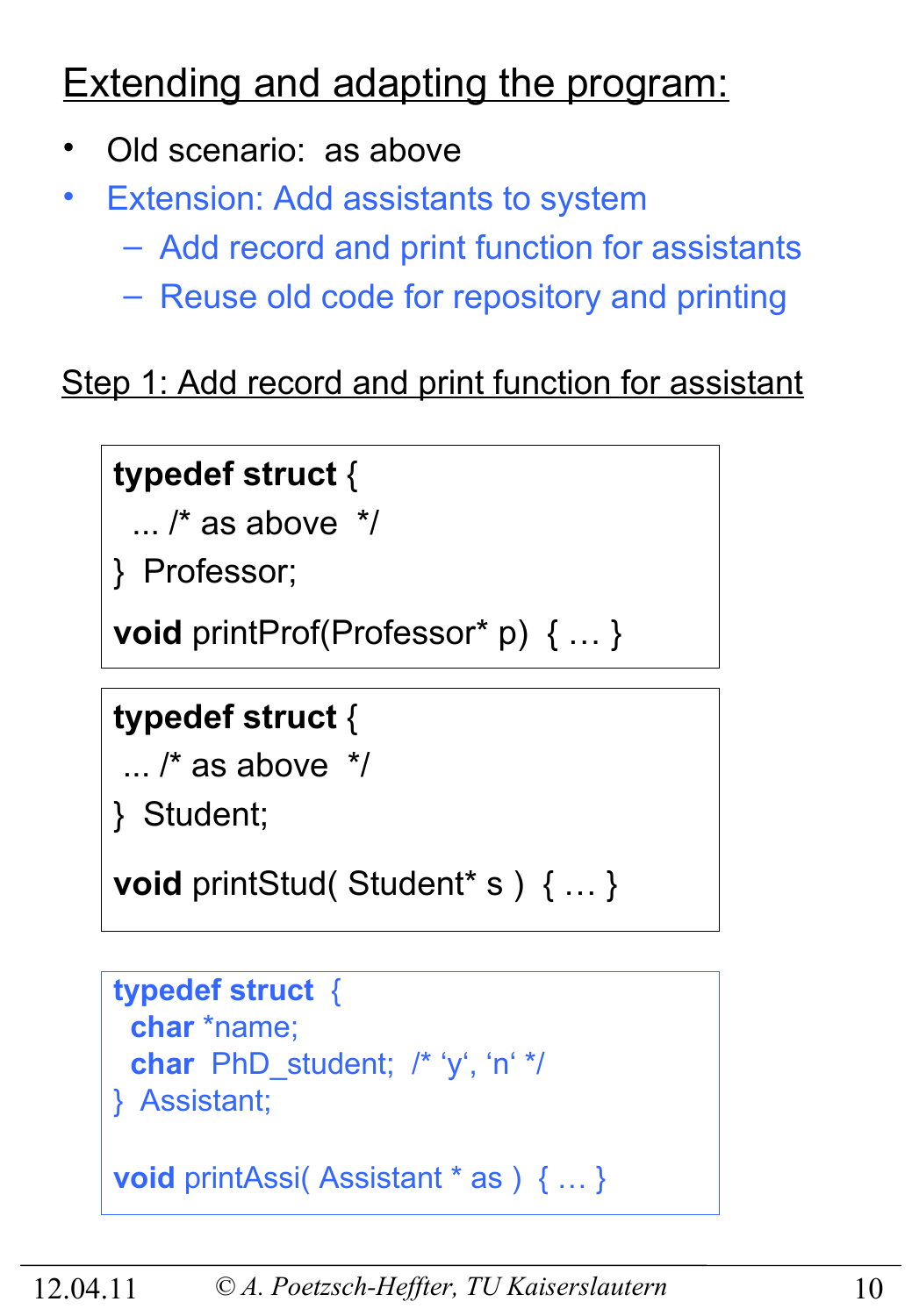Step 2: Reuse code for repository

```
typedef struct {
  enum { STU,PROF, ASSI } kind; 
  union { 
  Student* s;
   Professor* p;
   Assistant* a;
  } u;
} Person;
typedef Person** PersonArray;
void printAll( PersonArray ar ) {
   int i;
  for ( i=0; ar[ i ] != NULL; i++ ) {
       switch ( ar[ i ] -> kind ) {
       case STU: 
          printStud( ar[ i ] -> u.s ); break;
       case PROF: 
          printProf( ar[ i ] -> u.p ); break;
       case ASSI: 
          printAssi( ar[ i ] -> u.a ); break;
       }
} }
```
 $\Box$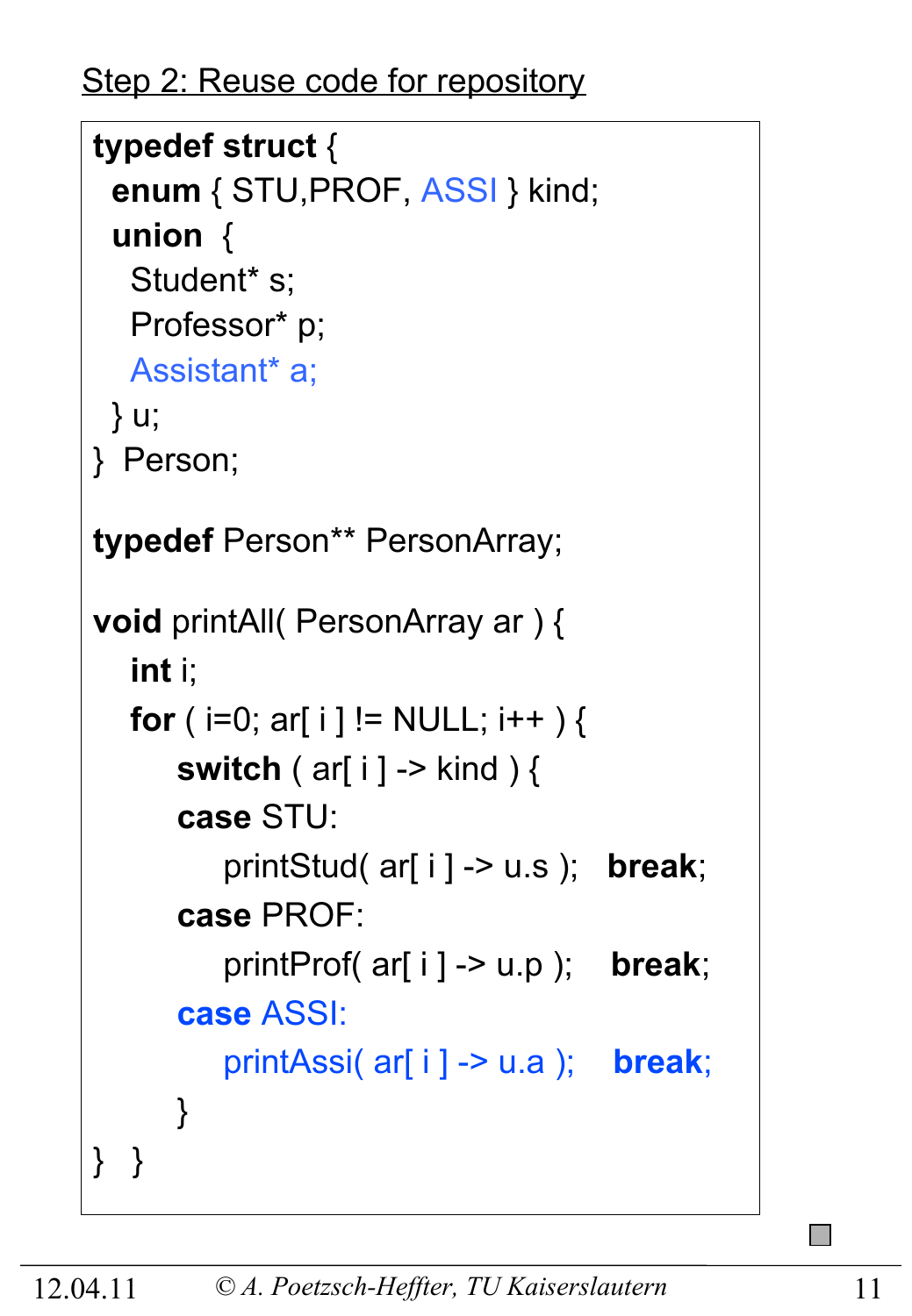### Reuse in imperative languages:

- No explicit language support for extension and adaptation
- Adaptation usually requires modification of reused code
- Copy-and-paste reuse
	- Code duplication
	- Difficult to maintain
	- Error-prone

### Abstract algorithms for reuse:

### Example: (abstract algorithm)

Implement a sorting algorithm sort for *all* lists with elements of some type T having a procedure

```
 boolean compare (T, T);
```
#### sort has the following properties:

- it does not need to know what the T's look like (i.e. it abstract from T's concrete implementation)
- it can in particular be "re"-used for new datatypes implementing compare
- it allows for separate development with clear interfaces

 $\Box$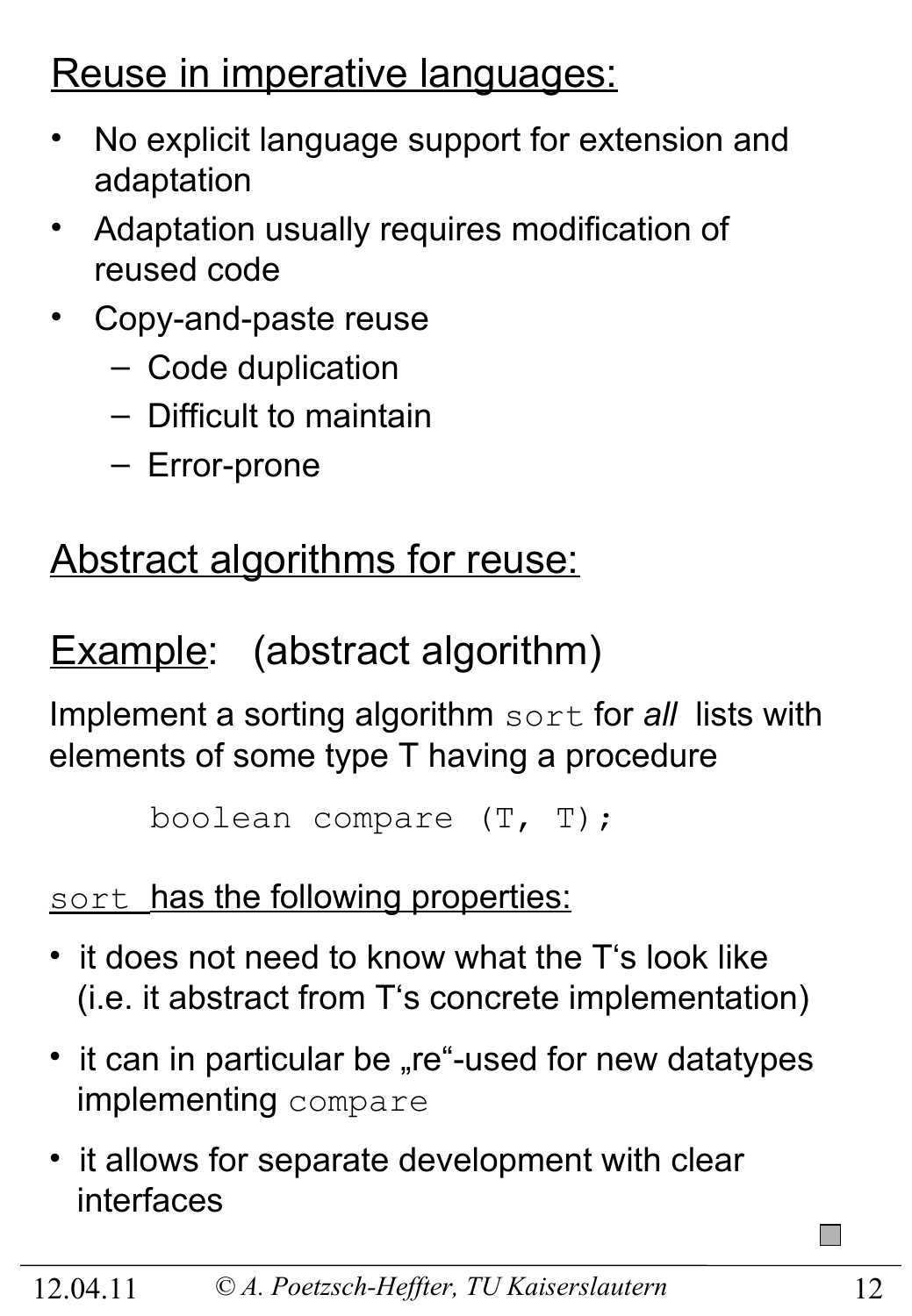### **Human computer interfaces, GUIs**

Tasks of user interfaces:

Should support flexible interaction between users and applications:

- controlling the applications usually with concurrent triggers
- input is often complex data like:
	- mouse, joy stick movements
	- speech
	- images
- output is often complex data like:
	- graphics, videos
	- dynamic visualizations

Requirements for software technology:

- powerful and flexible components that
	- provide core functionality
	- cooperate
	- hide complexity
- easy to use, reflect intuition of user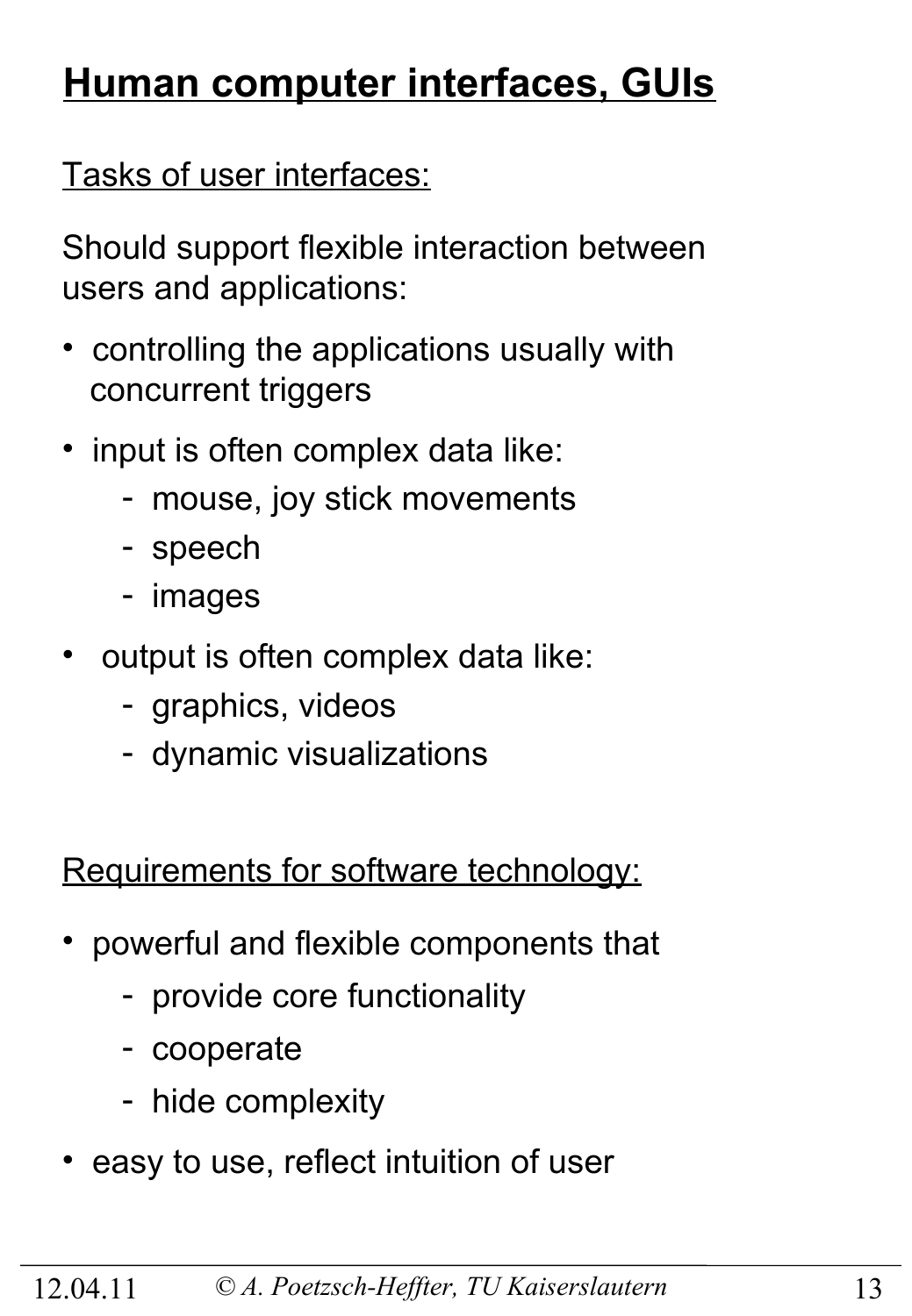### Example: (relation GUI and objects)



#### 12.04.11 *© A. Poetzsch-Heffter, TU Kaiserslautern* 14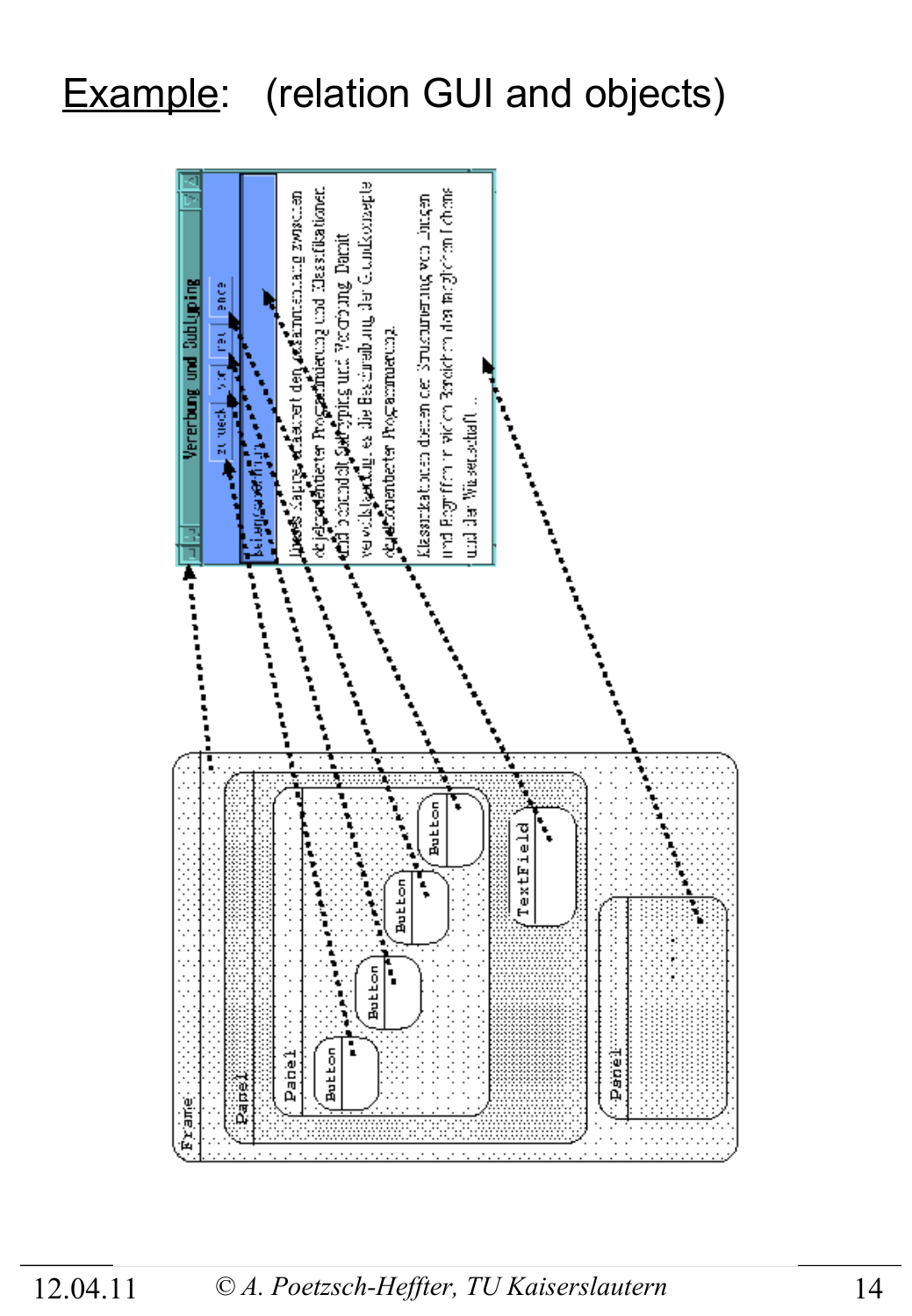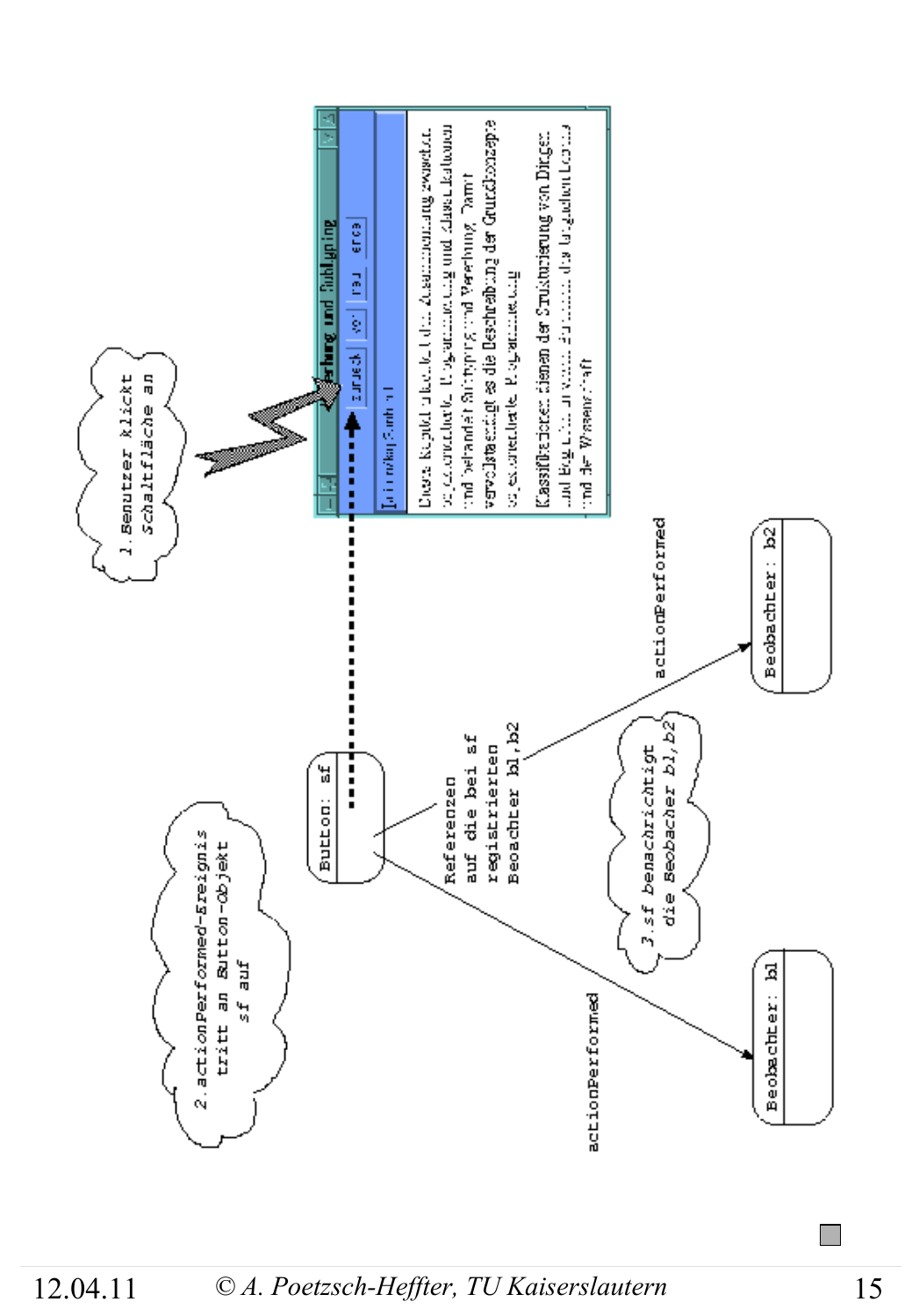### **Distributed computing**

- requires communication mechanism
- means to say who executes the computation and where it should take place (notion of *location*)
- has to support concurrency (different requests from different locations)
- has to work with distributed state
- makes mobile code desirable

Goals:

- Make *local* and *distributed* programs as similar as possible
- Make adaptation from local to distributed programs as simple as possible
- Hide concurrency when reasonable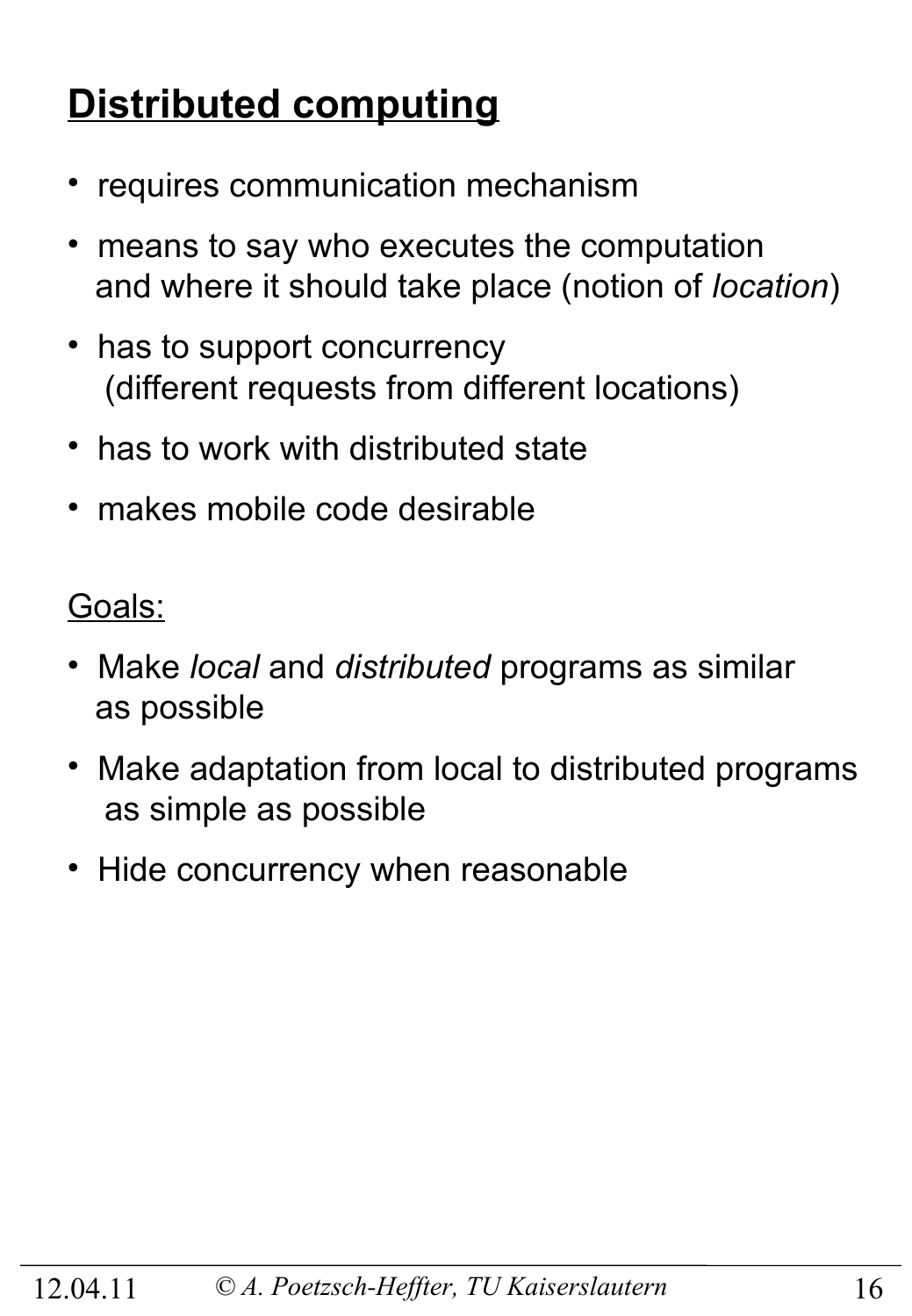### **Required programming concepts**

#### From challenges to required programming concepts:



12.04.11 *© A. Poetzsch-Heffter, TU Kaiserslautern* 17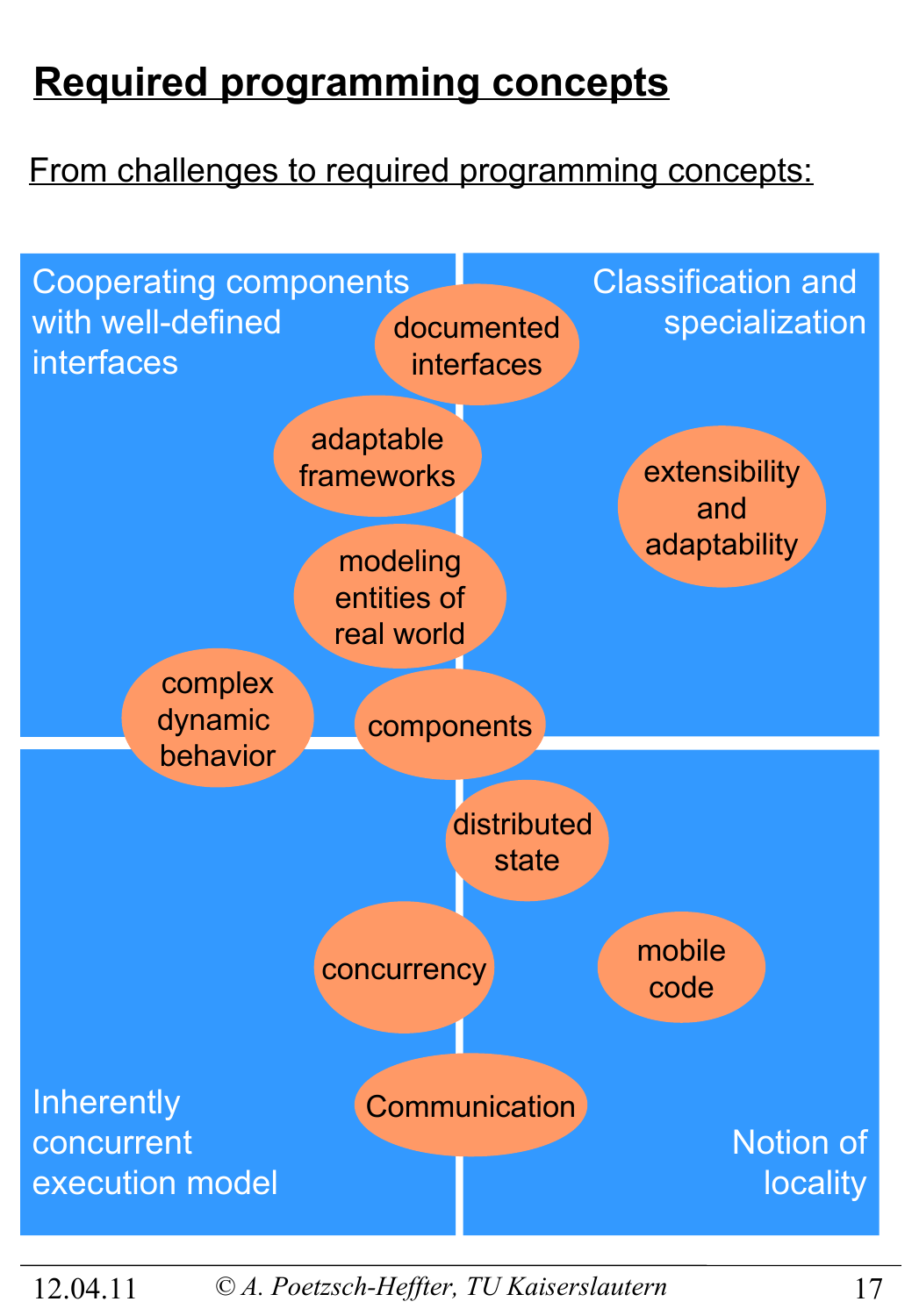#### How can the required concepts be realized?

What are the concepts of a programming paradigm

- That allow one to express **concurrency** naturally?
- That structure programs into **cooperating program parts with well-defined interfaces**?
- That are able to express **classification and specialization** of program parts without modifying reused code?
- That facilitate the development of **distributed programs**?

### **1.3 Programming Object Systems**

### Explanation: (Object system)

An *object system* is a system that is modelled and described as

- a collection of cooperating objects where
- objects have state and processing ability and
- objects exchange messages.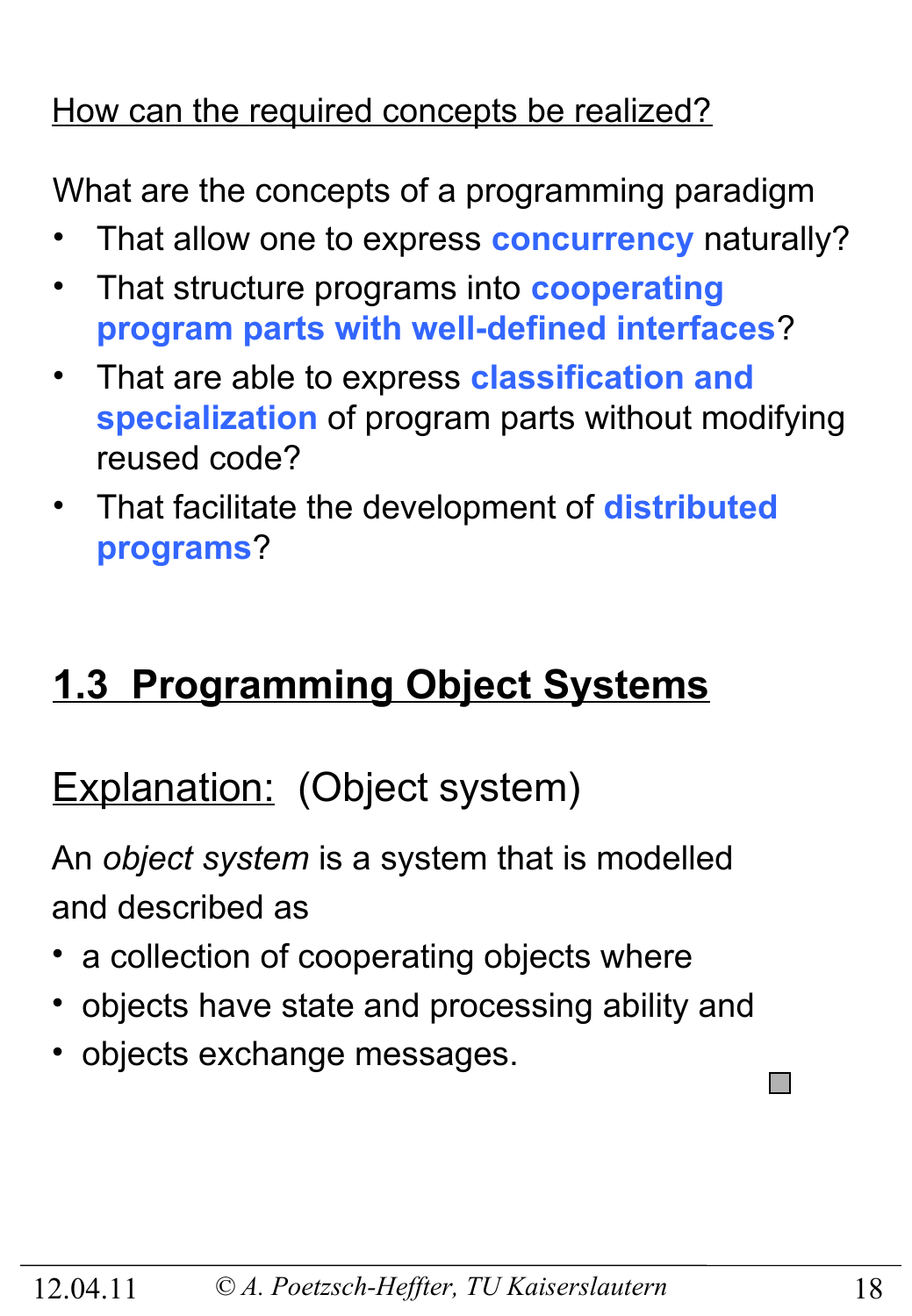### Collection of objects:



### Basic object model:

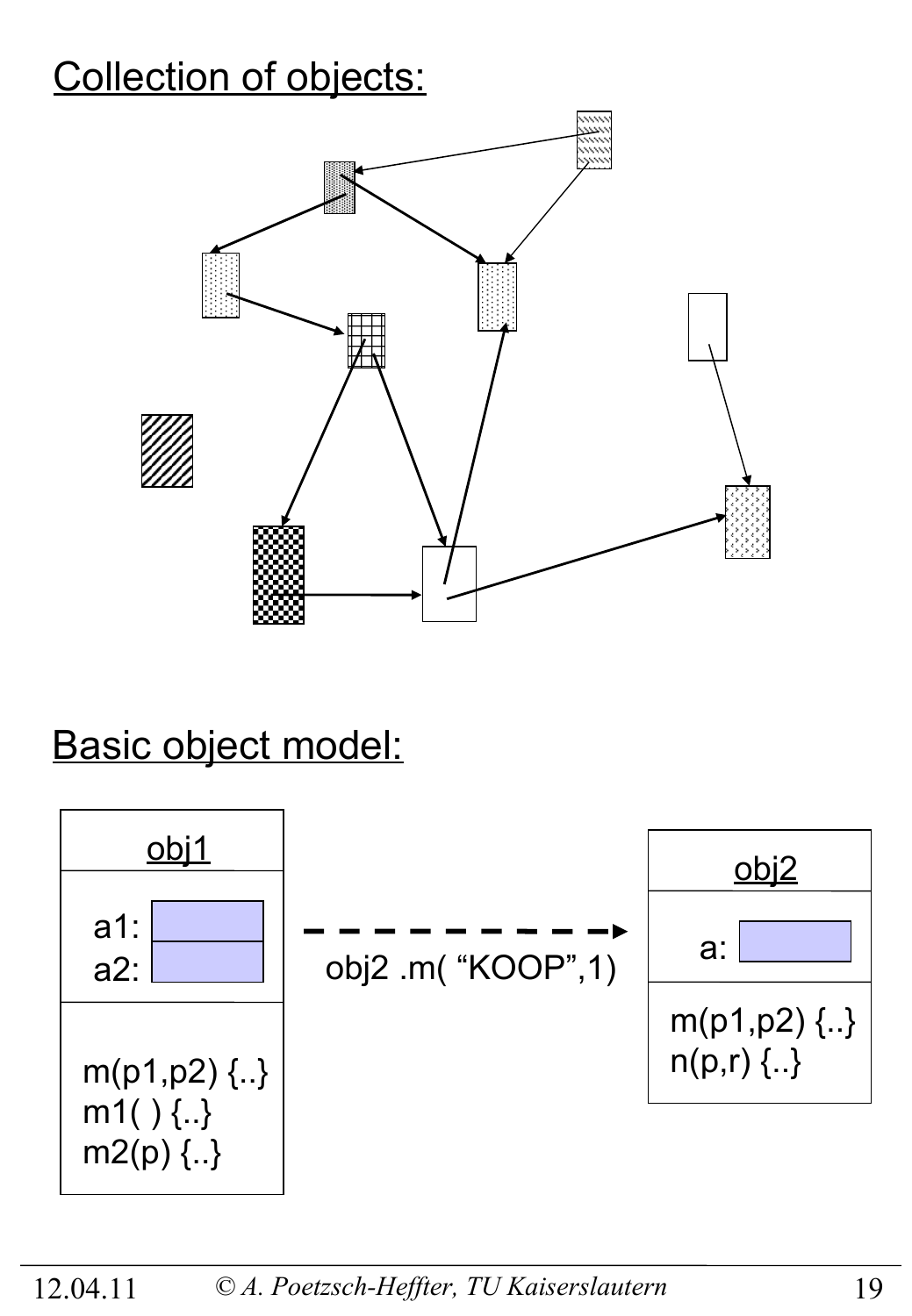### Extended object model - Interfaces:

- Objects have well-defined interfaces
	- Publicly accessible attributes
	- Publicly accessible methods
- Interfaces allow to hide implementation details (*information hiding*)
- Interfaces provide a protection boundary (*encapsulation*)
- Interfaces are the basis for abstract description of behavior

### Example: (Object interface):

Object obj1 from above may have:

- "private" attributes

- "private" methods

a1: a2: obj1 m(p1,p2) {..} m1( ) {..} m2(p) {..} ha1: ha2: ha3:  $h1(p,q)$  {..}  $h2(r)$  {..}

 $\overline{\phantom{a}}$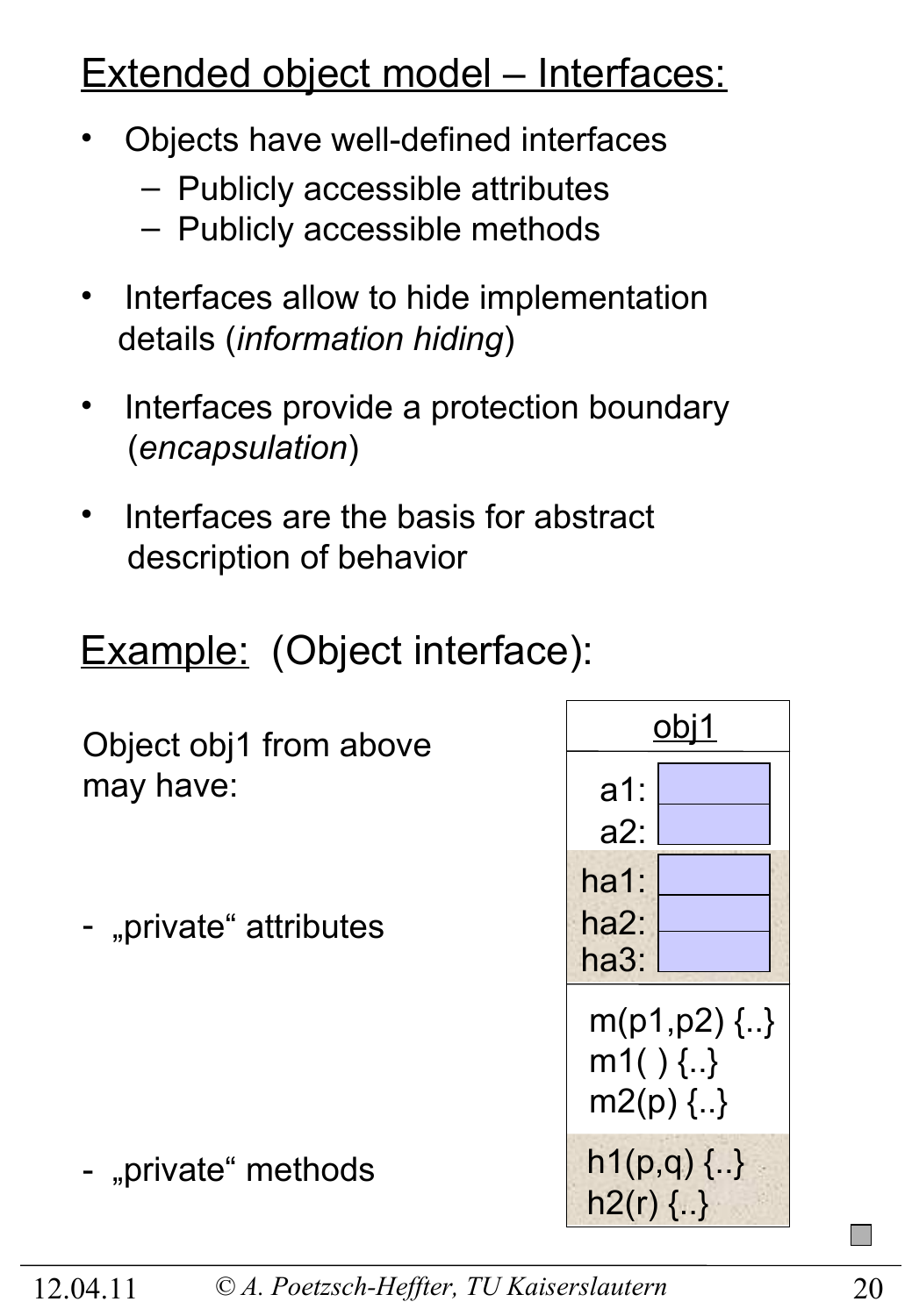### Extended object model – Classification and Polymorphism:

- Objects with same implementation are put into one class / are described by one class
- Objects/classes can be typed according to the interfaces they provide
- Objects can be hierarchically classified according to the types they implement (*subtyping*):
	- objects can belong to several types (*polymorphism*)
	- type hierarchies are extensible
- Substitution principle: Subtype objects can be used wherever supertype objects are expected

### Example: (Classification/subtyping):



 $\Box$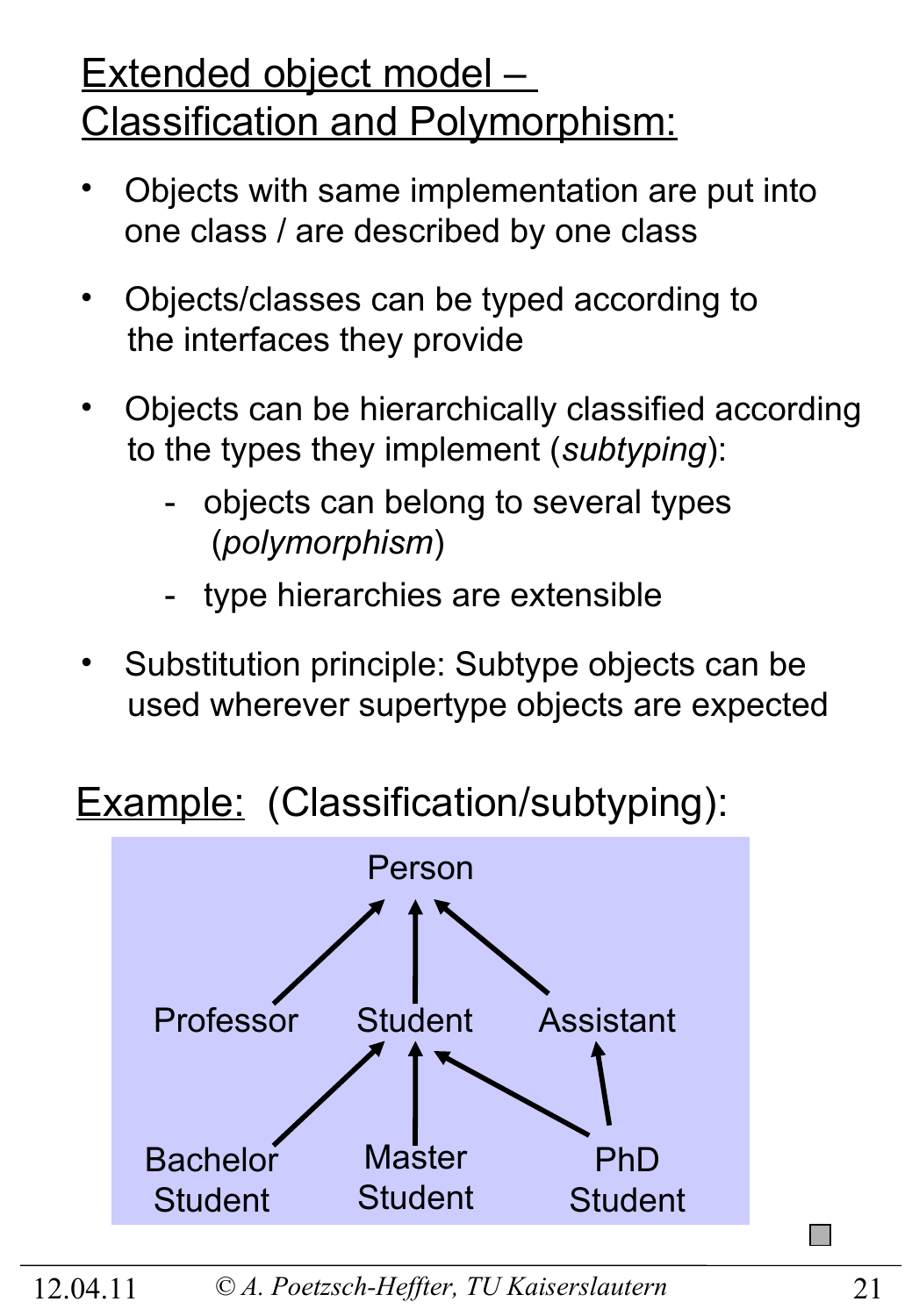### **Relation to required concepts**

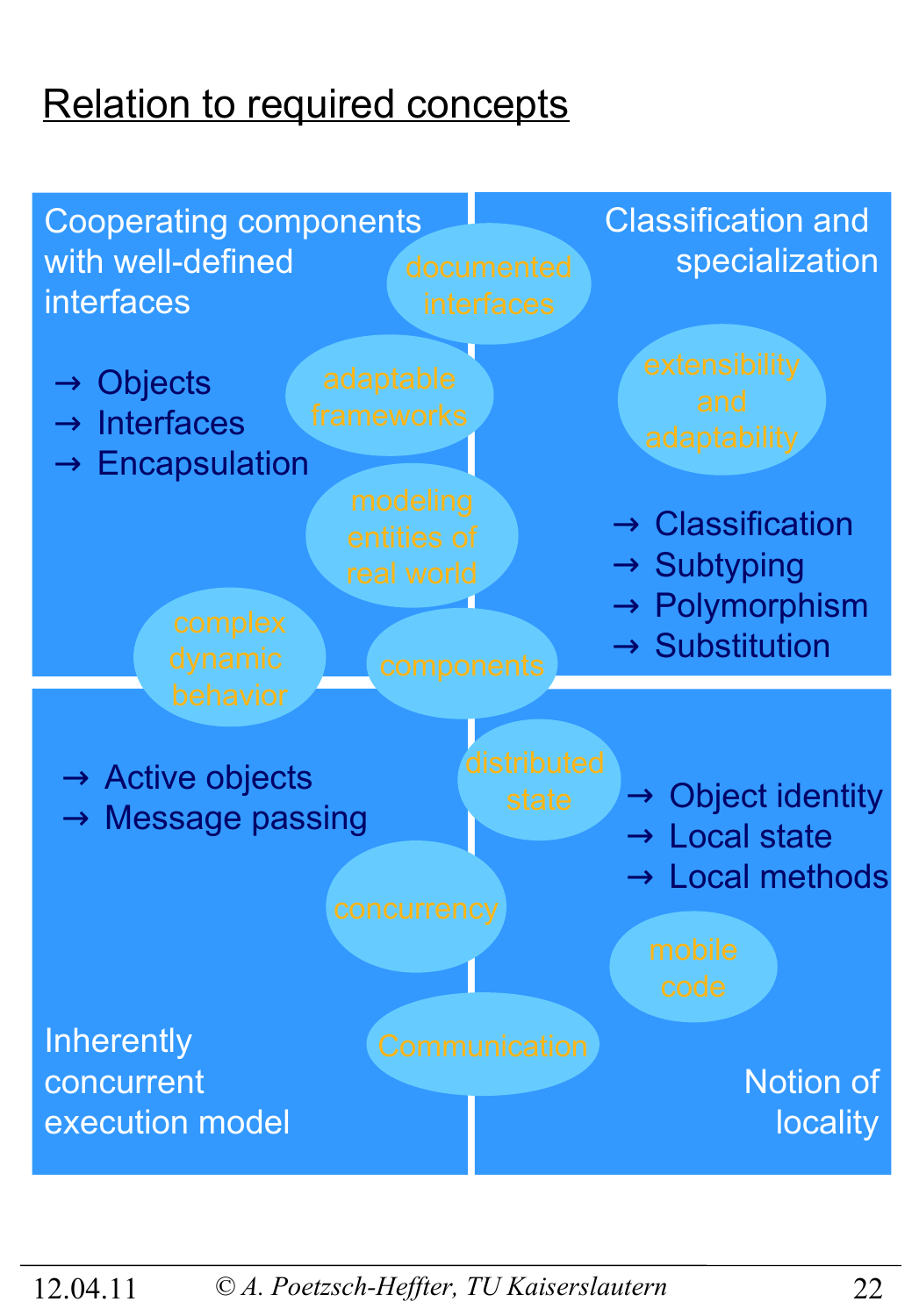### Concepts: Summary

- Core concepts of the OO-paradigm
	- Software based on object model
	- Interfaces and encapsulation
	- Classification and polymorphism
- Core concepts are **"abstract" concepts**
- To apply the core concepts we need ways to  **express them in programs**
- *Language concepts* enable and facilitate the application of the core concepts

### Remark:

The abstract OO-concepts can as well be applied when using non-OO languages (e.g. imperative languages). However, it is more difficult and less elegant.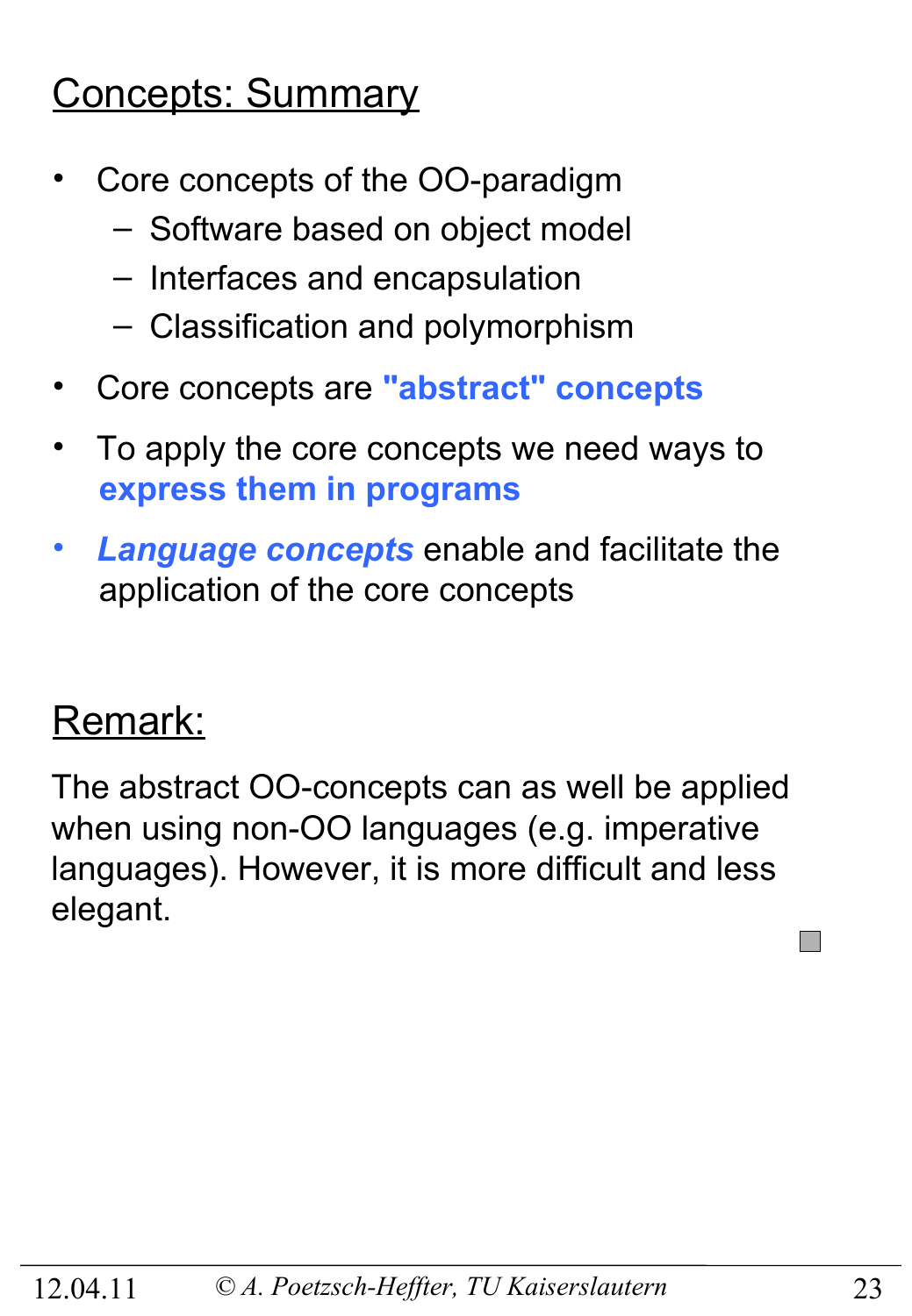

12.04.11 *© A. Poetzsch-Heffter, TU Kaiserslautern* 24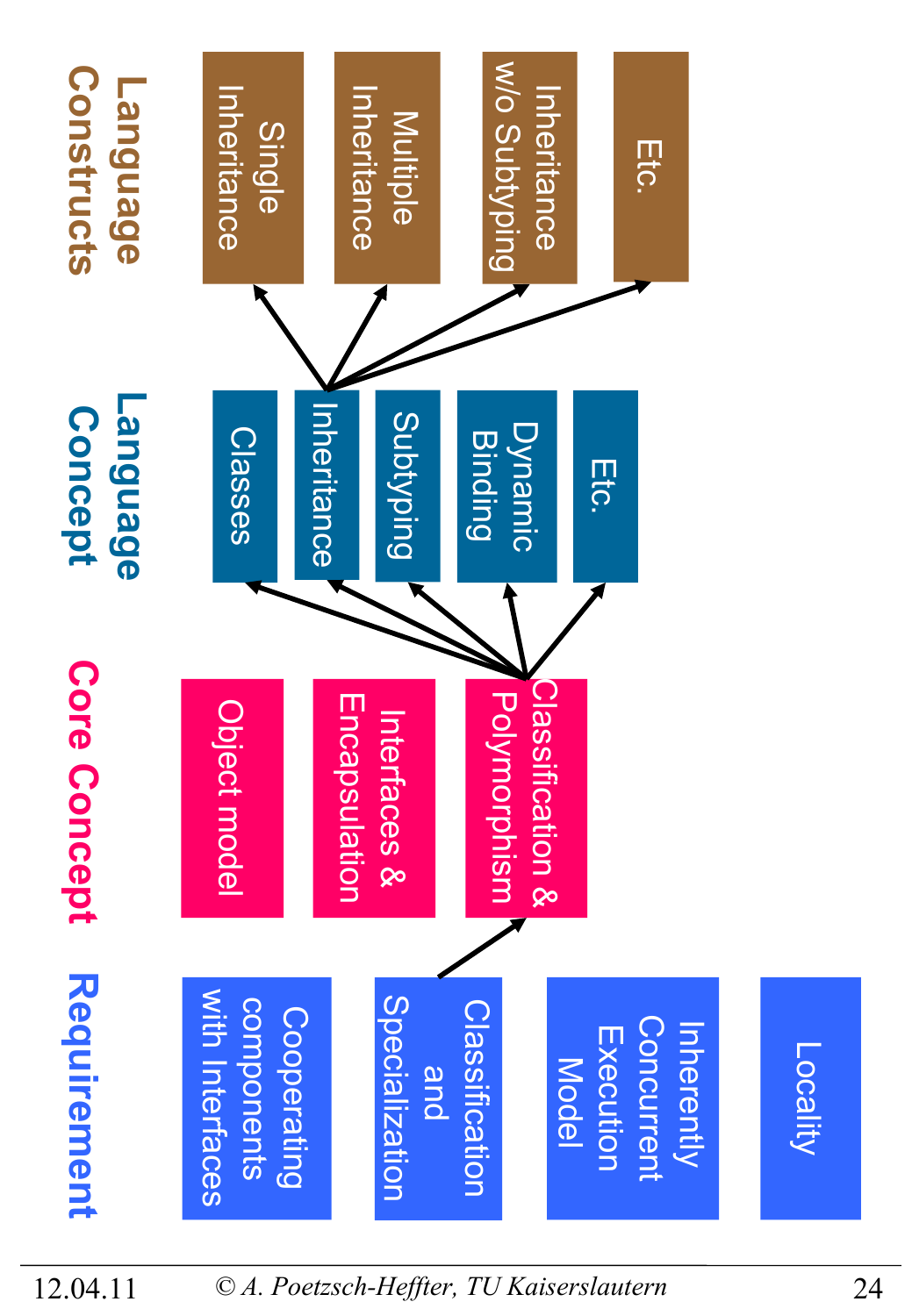### **1.4 Properties of Systems & Programs**

### **Explanation: (Specification)**

A *specification* describes properties

- of a system or program implementing a system
- in a precise way.

### Remarks:

- A program satisfies/meets a specification.
- Specifications can be declarative or model-based.
- Programs are developed from specifications. Specifications bridge the gap between the intuition about a system and its implementation.
- Specification should be
	- documented
	- checked
	- proved

verified

 We consider program-level specification as an essential part of programming.

• Techniques and tools for handling specifications and programs together are available.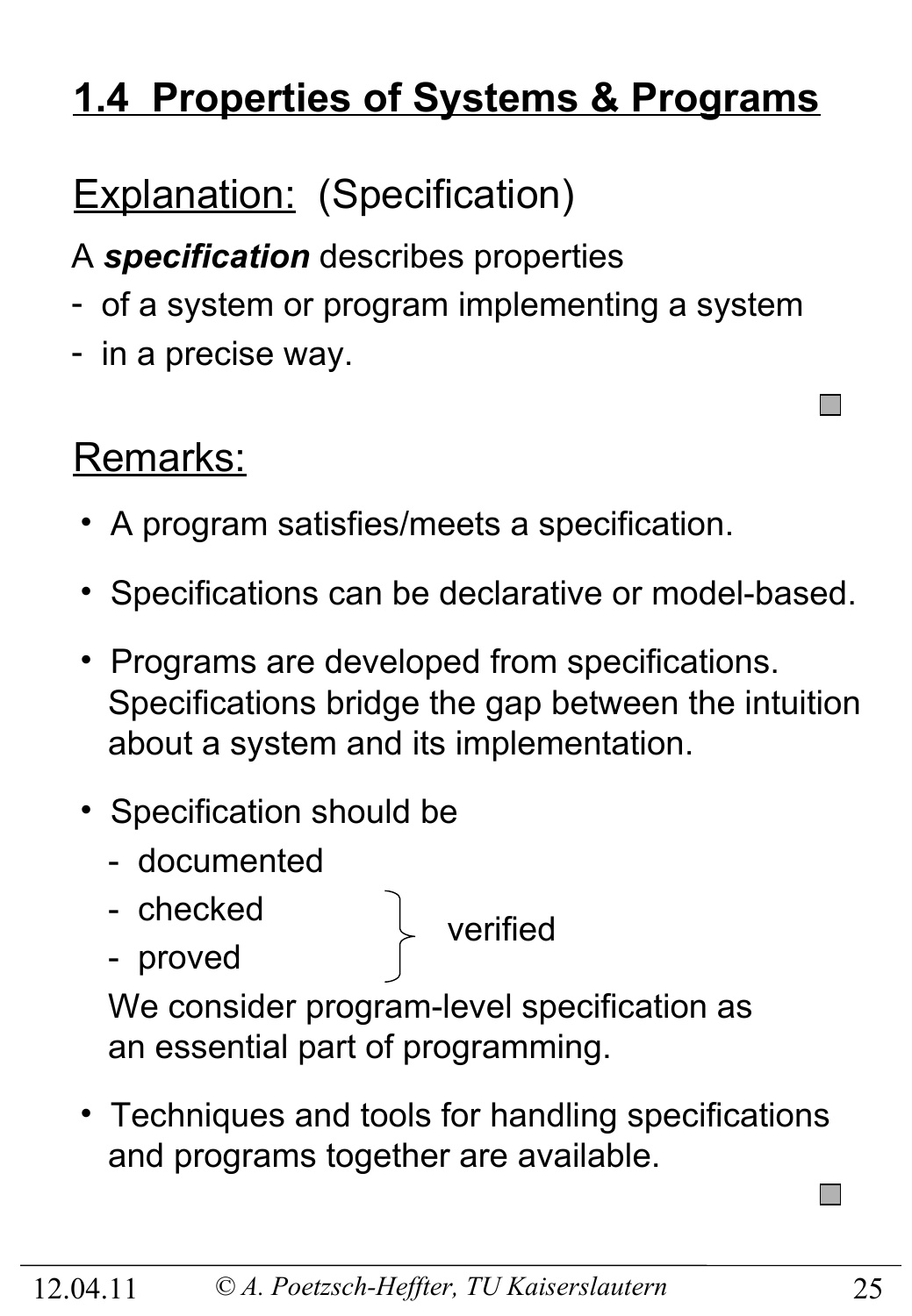### Different kinds of properties:

We distinguish between

- functional properties: input-output behavior, modifications, invariants, etc.
- non-functional properties: usability, reusability, readability, portability, scalability, efficiency, etc.

We will concentrate on functional properties, in particular:

- Type properties
- Class invariants
- Method specifications
- Interface and encapsulation properties

Goals:

- get a better understanding of programming
- learn specification and checking techniques
- learn new language features and constructs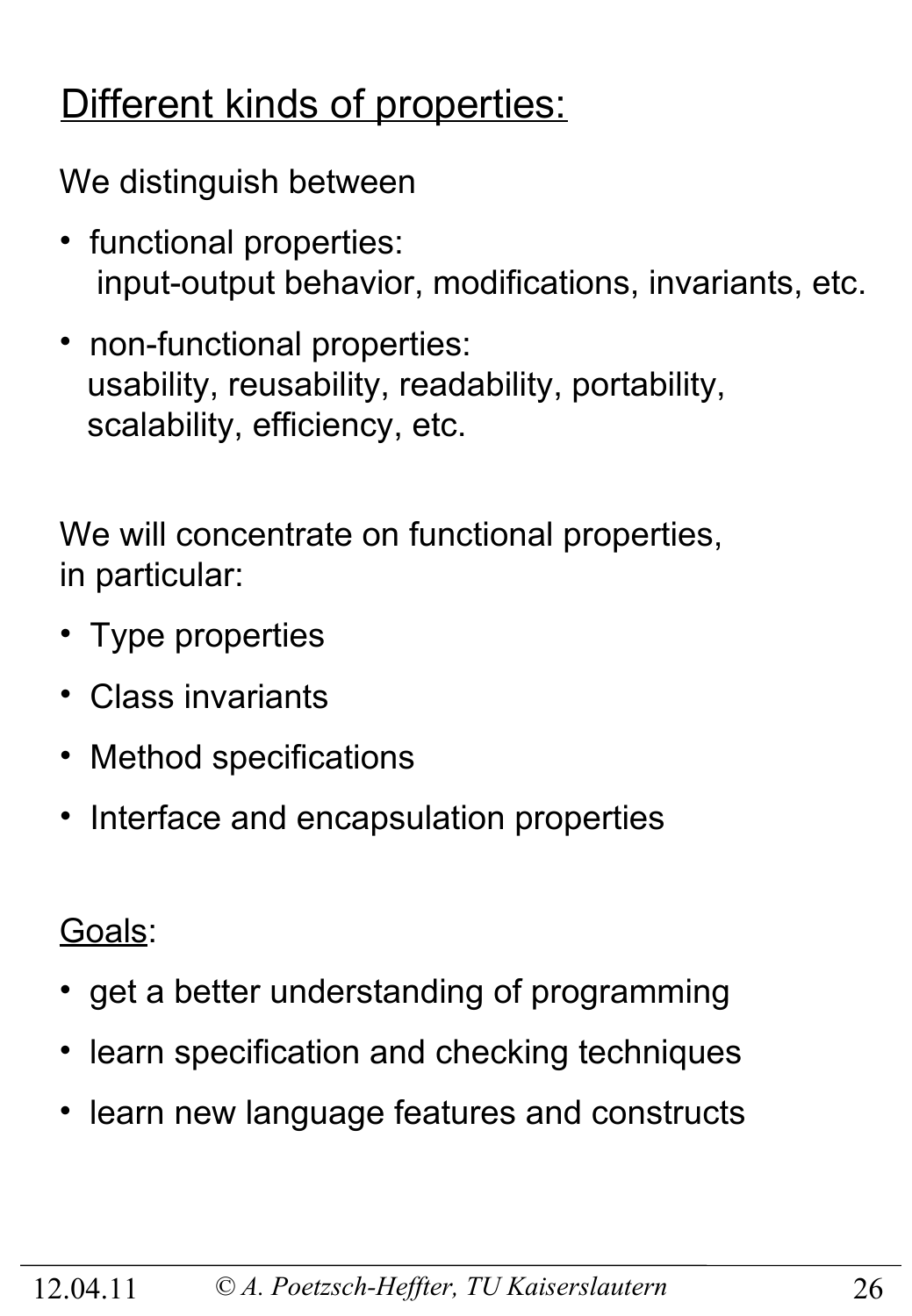### Examples: (Properties)

#### 1. Type properties:

```
class Entry<ET> {
    ET element;
    Entry<ET> next;
    Entry<ET> previous;
    Entry(ET element, Entry<ET> next, 
                   Entry<ET> previous) {
      this.element = element;
     this.next = next; this.previous = previous;
    }
}
class LinkedList<ET> {
   Entropy < ET header =
        new Entry<ET>(null, null, null);
   int size = 0:
    LinkedList() { ... }
    ET getLast() { ... }
   ET removeLast() { ... }
    void addLast(ET e) { ... }
    int size() { return size; }
}
```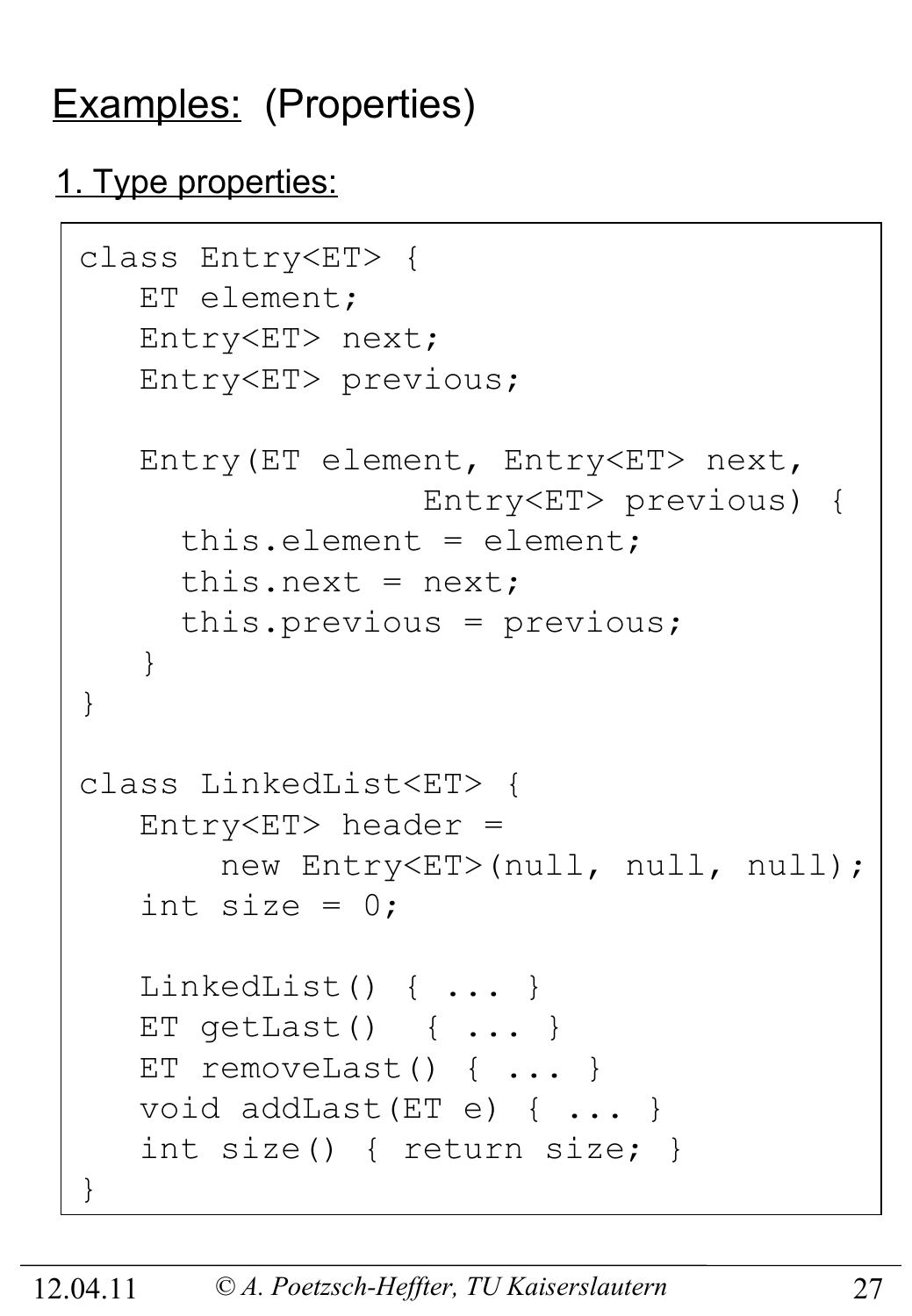```
class Test {
 public static void main(String[] args){
     LinkedList<String> ls = 
                 new LinkedList<String>();
     ls.addLast("erstes Element");
     ls.addLast("letztes Element");
     ls.getLast().indexOf("Elem"); 
        // yields 8
     LinkedList<Object> lo = 
                 new LinkedList<Object>();
     lo.addLast( new Object() );
     lo.addLast( new Object() );
     lo.getLast().indexOf("Elem"); 
        // program error
        // detected by compiler 
}}
```
#### 2. Access properties:



Only objects of class Capsule can access vectors referenced by objects of class Capsule. True??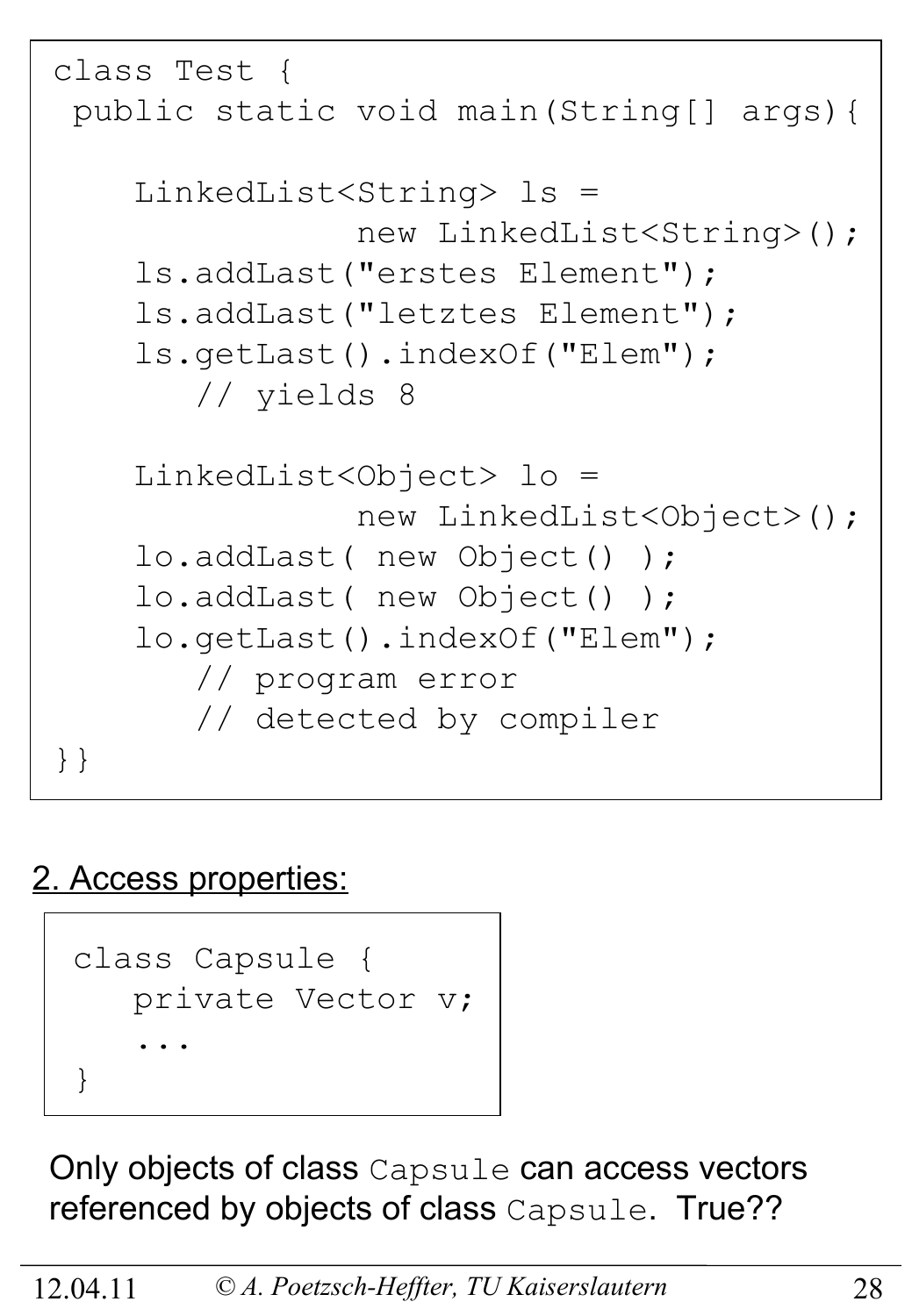#### 3. Assertions (Zusicherungen):

a. Simple property:



b. Loop invariant (Schleifeninvariante):

```
 public static int isqrt( int y ){
       int count = 0, sum = 1;
       while (sum \leq y) {
           count++;
           sum += 2 * count + 1; assert count*count <= y 
                   &\&\; sum==(count+1)*(count+1);\begin{pmatrix} 1 & 1 \\ 1 & 1 \end{pmatrix} return count;
\begin{array}{c} \begin{array}{c} \end{array} \end{array}
```
c. More complex property for an AWT-fragment:

 ... Container c; Button b; ... c.remove(b); assert !EX Container cex: !EX int i: cex.getComponents()[i] == b;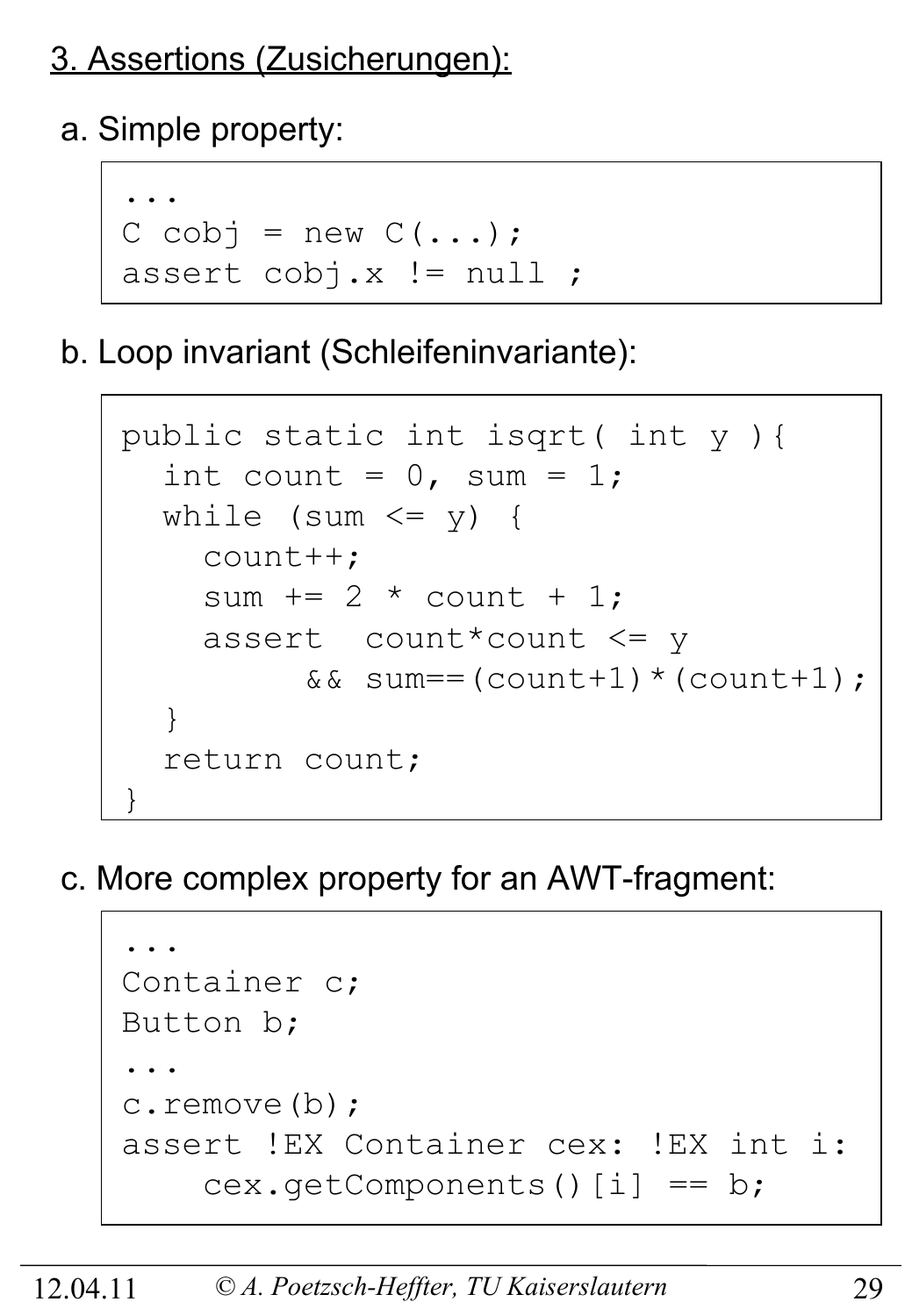#### Remark:

- Assertions allow to formulate properties about the state of program variables.
- If assertions are specified by Java expressions, these expressions should not have side-effects.
- Asssertions can be used to express preconditions of methods.
- Assertions can be proved or dynamically checked.

4. Method specifications:

```
public class IntMathOps {
 /*@ public normal_behavior
    @ requires y >= 0
    @ modifiable \nothing
    @ ensures \result*\result <= y
   \alpha & \alpha y < (Math.abs(\result)+1)
   \textcircled{t} * (Math.abs(\result)+1);
   \theta \star /public static int isqrt(int y){ ... }
}
```